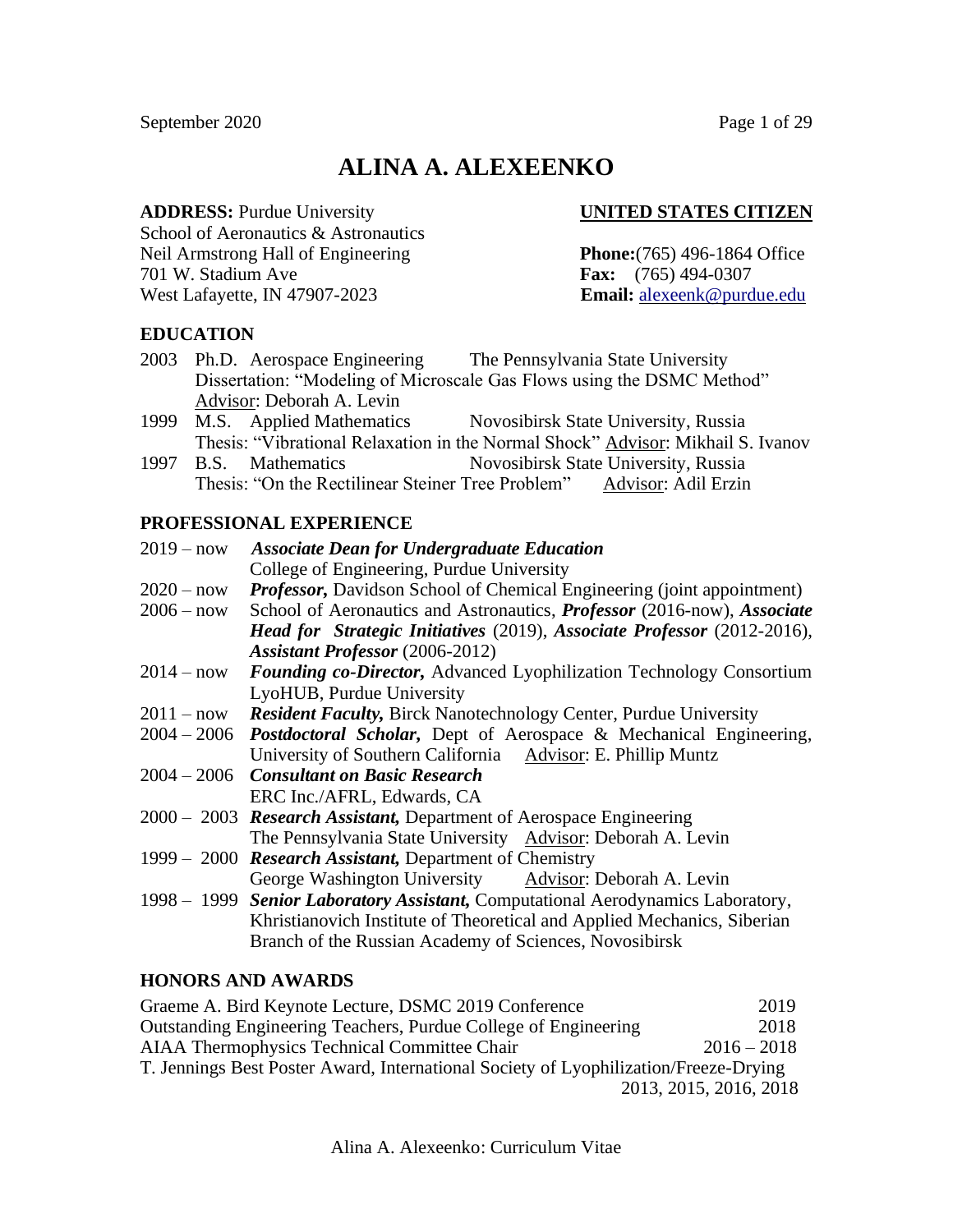| September 2020                                                               | Page 2 of 29  |
|------------------------------------------------------------------------------|---------------|
| International Advisory Committee, Rarefied Gas Dynamics Symposium            | 2016          |
| Purdue Innovators Hall of Fame, Office of Technology Commercialization       | 2015          |
| NAE Frontiers of Engineering Symposium                                       | 2015          |
| University Faculty Scholar, Purdue University                                | $2015 - 2020$ |
| Seed for Success, Purdue University                                          | 2014          |
| <b>AIAA Associate Fellow</b>                                                 | 2013          |
| C.-T. Sun Excellence in Research Award, Purdue School of AAE                 | 2013          |
| <b>National Science Foundation CAREER Award</b>                              | 2011          |
| 1st Place, Poster Competition, International Rarefied Gas Dynamics Symposium | 2010          |
| Air Force Research Laboratory/Air Vehicles Directorate Summer Faculty        | 2009          |
| Team Excellence Award (PRISM), Purdue University College of Engineering      | 2009          |
| American Society for Engineering Education / Air Force Summer Faculty        | 2007          |
| Sun Microsystems Inc. Academic Excellence Grant                              | 2007          |
| Women in Science and Engineering (WiSE) Postdoctoral Fellowship              | $2004 - 2006$ |
| Zonta International Foundation Amelia Earhart Award                          | 2003          |

# **RESEARCH AREAS**

Rarefied gas dynamics, numerical methods for Boltzmann equation, direct simulation Monte Carlo (DSMC) and particle-in-cell Monte Carlo collisions (PIC/MCC); chemically reacting flows; high-altitude aerothermodynamics, micropropulsion and smallsat technologies; MEMS sensors and actuators; nonequilibrium microplasma; vacuum gas dynamics; lyophilization/freeze-drying for biopharmaceutical manufacturing

# **PUBLICATIONS**

[Google Scholar Profile:](https://scholar.google.com/citations?user=vr5HyoMAAAAJ) h-index=29; i10-index=75; m-index=1.45

# **Book Chapters**

**BC1.** A. Alexeenko and S. F. Gimelshein, "Direct Simulation Monte Carlo", Ch. V.6 (40 pp), *The Handbook of Fluid Dynamics*, *2 nd Ed.* Editor: R.W. Johnson, CRC Press, 2016.

**BC2.** S. Macheret, H. Luo, A. Alexeenko, "Nonempirical Analytical Model of Nonequilibrium Dissociation in High-Temperature Air", Ch. 17, *Hypersonic Meteoroid Entry Physics,* Edited by G. Colonna, M. Capitelli, A. Laricchiuta, IOP Publishing, 2019.

**BC3.** A. Alexeenko, E. Topp, "Future Directions: Lyophilization Technology Roadmap to 2025 and Beyond", Chapter 18, *Drying Technologies for Biotechnology and Pharmaceutical Applications: Current Status and Future Trends*, Editors: S. Ohtake, K-I Izutsu, D. LeChuga, Wiley, 2020.

**BC4.** A. Alexeenko, L. Mozdzen, S. Shang, M. Long, G. Kim, M. Musser, "Freeze-Thaw Process Data Analysis and Mechanistic Modeling: Simplified Lumped Capacitance Analysis for Small Fill Volumes", Chapter 20 in *Development of Biopharmaceutical Drug-Device Products, AAPS Advances in the Pharmaceutical Sciences Series,* Editors: F. Jameel, J. W. Skoug, R. R. Nesbitt, pp. 487-498, Springer, 2020.

# **Journal Papers**

*(\* indicates graduate advisee; \*\* - undergraduate student; \*\*\* - postdoctoral advisee)*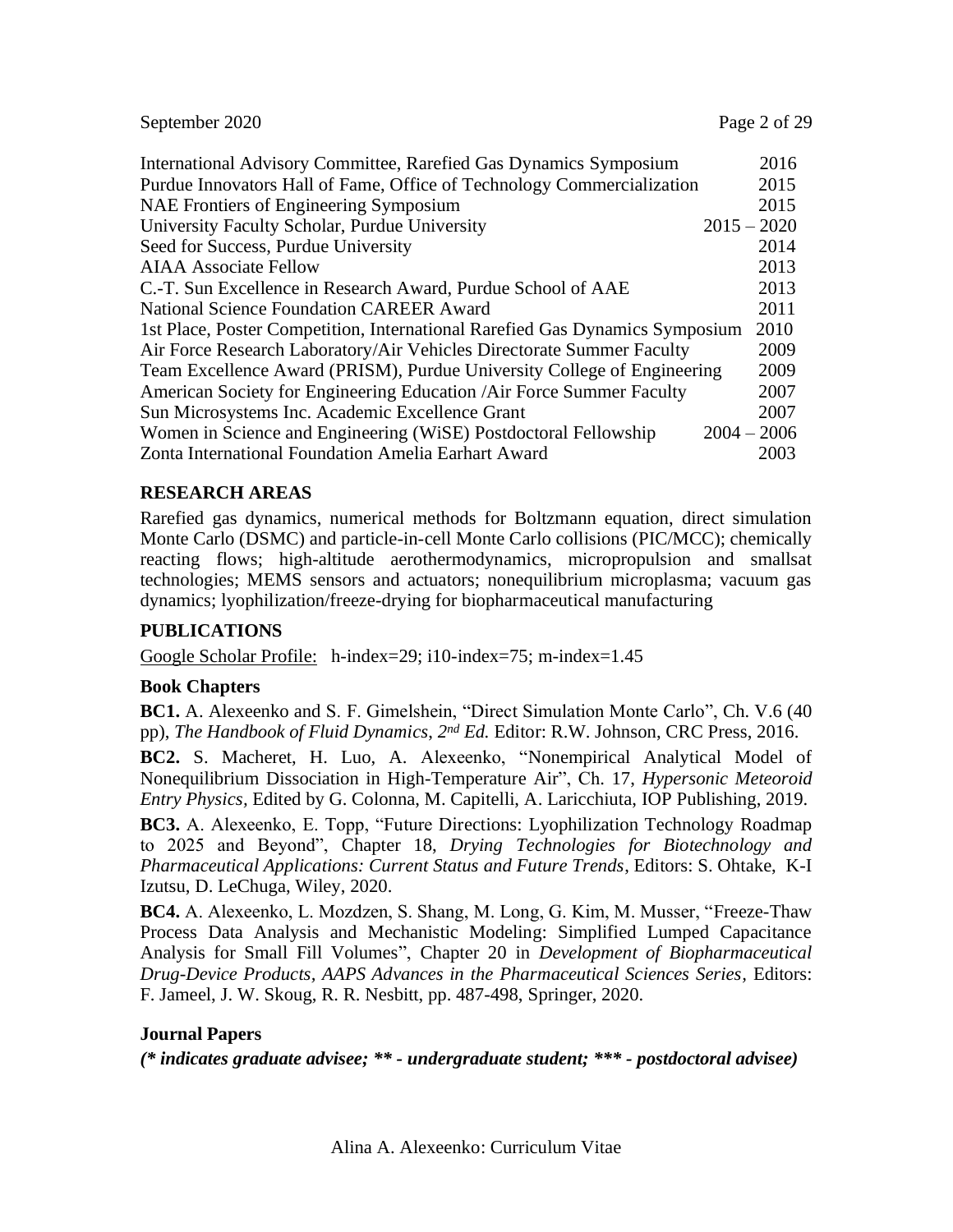September 2020 Page 3 of 29

**J1.** A.A. Alexeenko, D.A. Levin, S.F. Gimelshein, R.J. Collins, and G.N. Markelov, "Numerical Simulation of High-Temperature Gas Flows in a Millimeter-Scale Thruster," *Journal of Thermophysics and Heat Transfer*, 16(1):10–16, 2002.

**J2.** S.F. Gimelshein, A.A. Alexeenko, and D.A. Levin, "Modeling of the Interaction of a Side Jet with a Rarefied Atmosphere," *J. Spacecraft and Rockets*, 39(2):168–176, 2002.

**J3**. A.A. Alexeenko, N.E. Gimelshein, D.A. Levin, R.J. Collins, R. Rao, G.V. Candler, S.F. Gimelshein, J.S. Hong, and T. Schilling, "Modeling of Flow and Radiation in the Atlas Plume," *Journal of Thermophysics and Heat Transfer*, 16(1):50–57, 2002.

**J4.** A.A. Alexeenko, R.J. Collins, S.F. Gimelshein, D.A. Levin, and B.D. Reed, "Numerical Modeling of Axisymmetric and Three-Dimensional Flows in MEMS Nozzles," *AIAA Journal*, 40(5):897–904, 2002.

**J5.** A.A. Alexeenko, S.F. Gimelshein, D.A. Levin, A.D. Ketsdever, and M.S. Ivanov, "Measurements and Simulation of Orifice Flow for Micropropulsion Testing," *Journal of Propulsion and Power*, 19(4):588–594, 2003.

**J6.** S.F. Gimelshein, D.A. Levin, and A.A. Alexeenko, "Modeling of Chemically Reacting Flows from a Side Jet at High Altitudes," *J. Spacecraft and Rockets*, 41(4):582– 591, 2004.

**J7.** A.A. Alexeenko, D.A. Levin, D.A. Fedosov, and S.F. Gimelshein, "Performance Analysis of Microthrusters Based on Coupled Thermal-Fluid Modeling and Simulation," *Journal of Propulsion and Power*, 21(1): 95–101, 2005.

**J8.** A.D. Ketsdever, M. Clarbough, S.F. Gimelshein, and A.A. Alexeenko, "Experimental and Numerical Determination of Micropropulsion Device Efficiencies at Low Reynolds Numbers," *AIAA Journal,* 43(3):633–641, 2005.

**J9.** A.A. Alexeenko, S.F. Gimelshein, and D.A. Levin, "Reconsideration of Low Reynolds Number Flows through Constriction Microchannels using the DSMC Method," *J. MEMS*, 14(4): 847–865, 2005.

**J10.** A.A. Alexeenko, D.A. Fedosov, S.F. Gimelshein, and D.A. Levin, "Transient Heat Transfer and Gas Flow in a MEMS-based Thruster," *J. MEMS*, 15(1):181–194, 2006.

**J11.** A.A. Alexeenko, S.F. Gimelshein, E.P. Muntz, and A.D. Ketsdever, "Kinetic Modeling of Temperature-Driven Flows in Short Microchannels," *International Journal of Thermal Sciences,* 45(11):1045-1051, 2006.

**J12.** Y.-L. Han, E.P. Muntz, A.A. Alexeenko, and M. Young, "Experimental and Computational Studies of Temperature Gradient Driven Molecular Transport in Gas Flows through Nano/Micro-Scale Channels," *Nanoscale and Microscale Thermophysical Engineering*, 11(1-2):151-175, 2007.

**J13.** W.F. Louisos, A.A. Alexeenko, D.L. Hitt, A. Zilic, "Design Considerations for Supersonic Micronozzles," *International J. Manufacturing Research*, 3(1):80-113, 2008.

**J14.** X. Guo\*, C. Huang, A. Alexeenko, and J. Sullivan, "Numerical and Experimental Study of Gas Flows in 2D and 3D Microchannels," *Journal of Micromechanics and Microengineering*, 18(2):025034, 2008. Also in *IOP Select,* "articles chosen by editors for their novelty, significance and potential impact on future research," and in *JMM 2008 Highlights*, "a showcase of the top contributions published in 2008."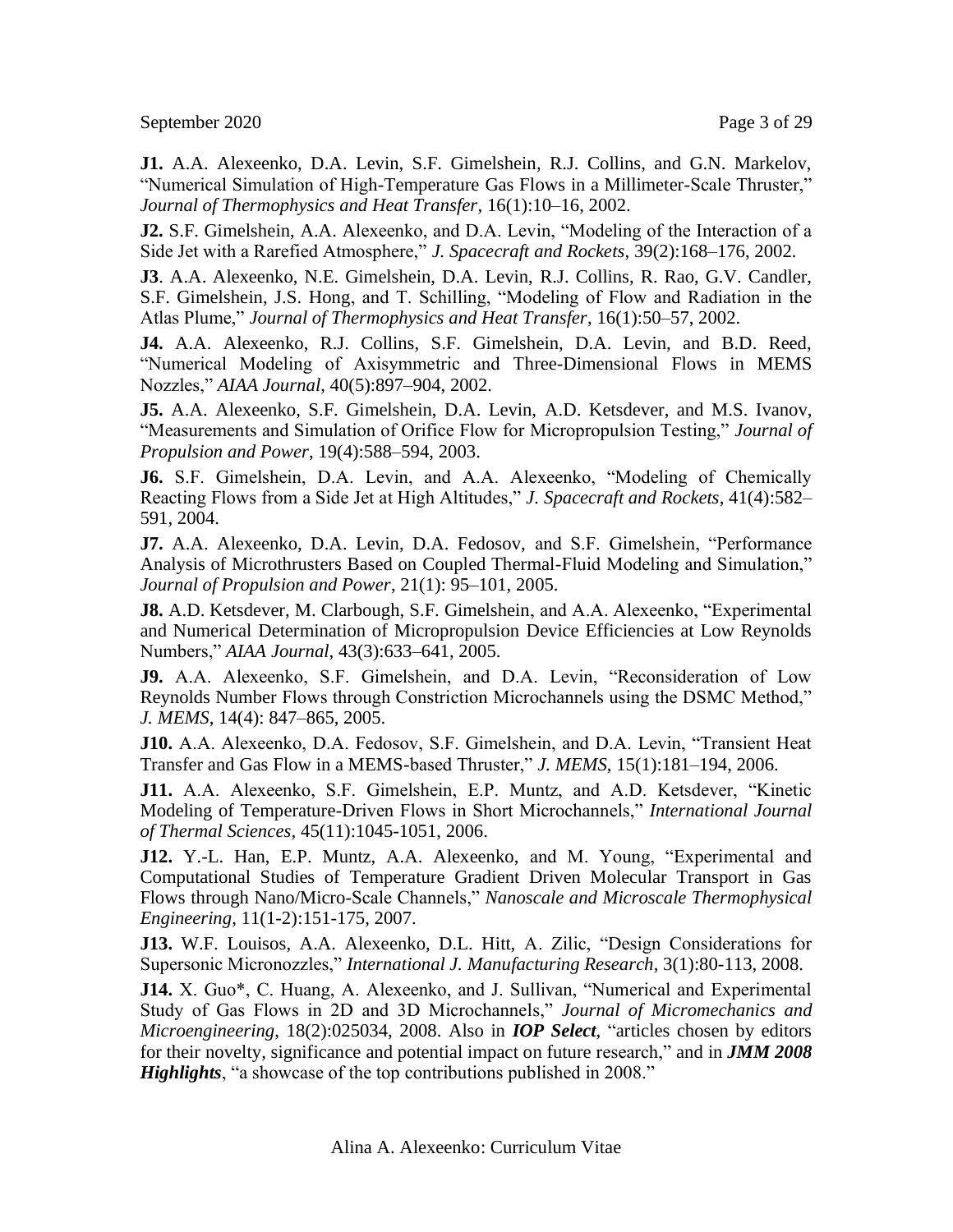September 2020 Page 4 of 29

**J15.** W. B. Stein\*, A. Alexeenko, and I. Hrbud, "Performance Modeling of a Coaxial Radio-Frequency Gas Discharge Microthruster," *J. Propulsion and Power*, 24(5):1007- 1017, 2008.

**J16.** N. Selden, C. Ngalande, S. Gimelshein, E.P. Muntz, A. Alexeenko, and A. Ketsdever, "Area and Edge Effects in Radiometric Forces," *Physical Review E,* 79:041201, 2009.

**J17.** X. Guo\* and A. Alexeenko, "Compact Model of Squeeze-Film Damping based on Rarefied Flow Simulations," *J. Microm. & Microeng.,* 19(4): 045026, 2009.

**J18.** R. Bidkar, R. Tung, A. Alexeenko, H. Sumali, and A. Raman, "Unified Theory of Gas Damping of Flexible Microcantilevers at Low Ambient Pressures," *Applied Physics Letters,* 94:163117, 2009.

**J19.** D. Singh, X. Guo\*, A. A. Alexeenko, J.Y. Murthy, and T.S. Fisher, "Modeling of Subcontinuum Thermal Transport Across Semiconductor-Gas Interfaces," *Journal of Applied Physics*, 106(2):024314, 2009.

**J20.** A. Alexeenko, A. Ganguly\*, and S. L. Nail, "Computational Analysis of Fluid Dynamics in Pharmaceutical Freeze-Drying," *J. Pharmaceutical Sciences*, 98(9): 3484- 3494, 2009.

**J21.** X. Guo\*, D. Singh, J. Y. Murthy, and A. A. Alexeenko, "Numerical Simulation of Gas-Phonon Coupling in Thermal Transpiration Flows," *Physical Review E*, 80(4): 046310, 2009.

**J22**. X. Guo\*, J. Li, D. Xiu, and A.A. Alexeenko, "Uncertainty Quantification Models for Microscale Squeeze-Film Damping," *Int. J. for Numerical Methods in Engineering*, 84(10):1257-1272, 2010.

**J23.** S. Chigullapalli\*, A. Venkattraman\*, M.S. Ivanov, and A.A. Alexeenko, "Entropy Considerations in Numerical Simulations of Non-Equilibrium Rarefied Flows," *Journal of Computational Physics*, 229:2139-2158, 2010.

**J24.** A. Venkattraman\*, and A. Alexeenko, "DSMC Modeling of E-Beam Metal Deposition", *J. Vacuum Science & Technology A*, 28(4):916-924, 2010.

**J25.** A. B. Weaver\*, A.A. Alexeenko, R. B. Greendyke, and J.A. Camberos, "Flowfield Uncertainty Analysis for Hypersonic CFD Simulations", *Journal of Thermophysics and Heat Transfer*, 25(1):10-20, 2011.

**J26.** J. Nabeth\*, S. Chigullapalli\*, and A. Alexeenko, "Quantifying the Knudsen Force on Heated Microbeams: A Compact Model and Direct Comparison with Measurements", *Physical Review E*, 83:066306, 2011.

**J27.** A. Alexeenko, S. Chigullapalli\*, J. Zeng, X. Guo\*, A. Kovacs, and D. Peroulis, "Uncertainty in Microscale Gas Damping: Implications on Dynamics of Capacitive MEMS Switches", *Reliability Engineering and System Safety*, 96(9):1171-1183, 2011.

**J28.** W. Stein\* and A. Alexeenko, "Plug-Annular Micronozzles: A New Prospect for Microthrusters", *Journal of Propulsion and Power,* 27(6):1259-1265, 2011.

**J29.** A. Venkattraman\* and A. Alexeenko, "DSMC Study of Effects of Thermal Non-Uniformities in Electron-Beam Physical Vapor Deposition", *Journal of Vacuum Science and Technology A*, 29(4):041509, 2011.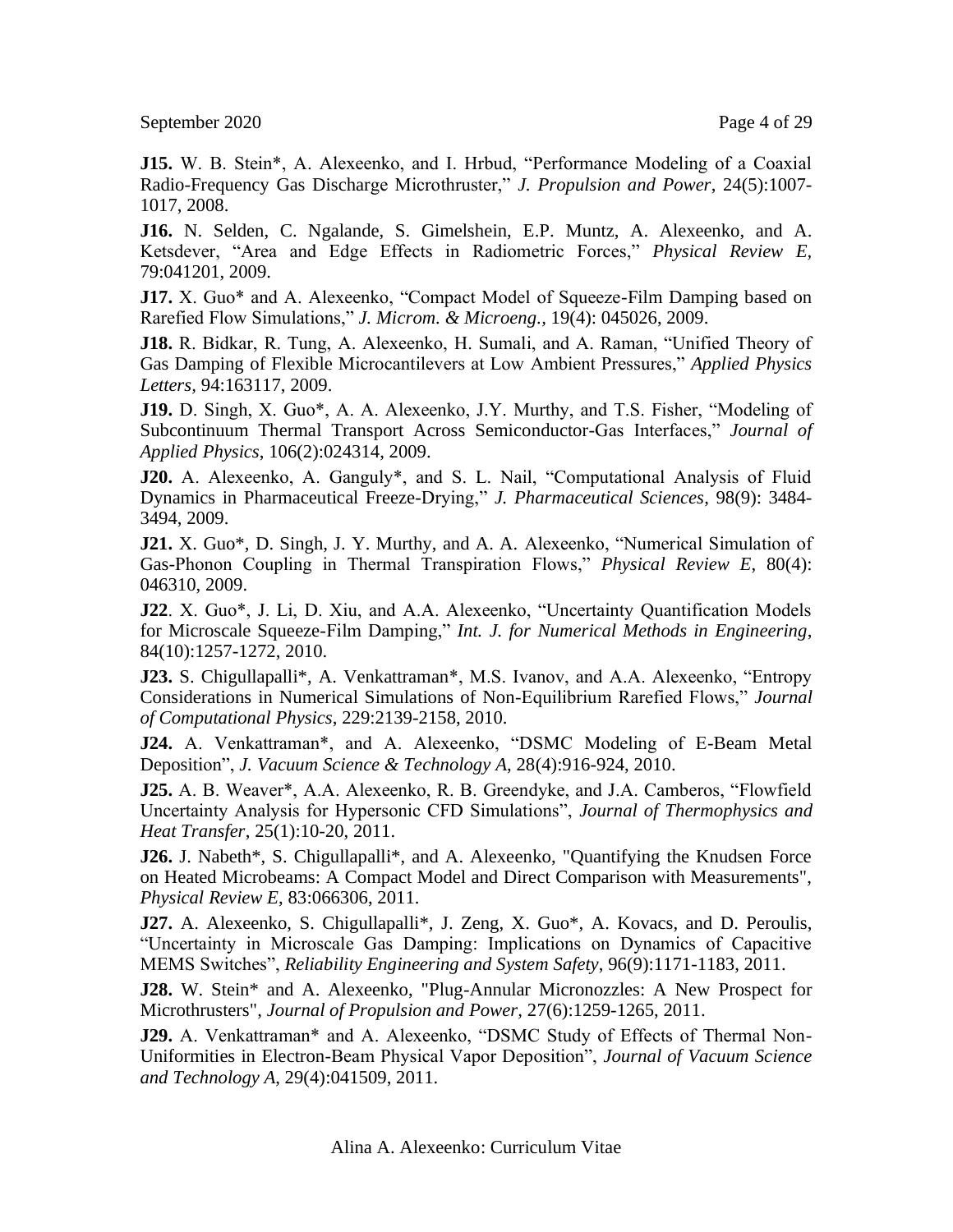September 2020 Page 5 of 29

**J30.** M. Kulakhmetov\* and A. A. Alexeenko, "Model Uncertainties in Simulations of Hypersonic Leading-Edge Flow", *J. Spacecraft and Rockets*, 49(3):461-473, 2012.

**J31.** A. Venkattraman\* and A. A. Alexeenko, "Binary Scattering Model for Lennard-Jones Potential: Transport Coefficients and Collision Integrals for Non-Equilibrium Gas Flow Simulations", *Physics of Fluids*, 24:027101, 2012.

**J32.** A. Venkattraman\*, A. Garg, D. Peroulis, and A. A. Alexeenko, "Direct Measurements and Numerical Simulations of Gas Charging in MEMS Capacitive Switches", *Applied Physics Letters*, 100:083503, 2012.

**J33.** A. Venkattraman\* and A. A. Alexeenko, "DSMC Modeling of Metal Vapor Flows in Application to Thin Film Deposition", *Vacuum*, 86(11):1748-1758, 2012.

**J34.** A. Ganguly\*, S. L. Nail, and A. A. Alexeenko, "Rarefied Gas Dynamics Aspects of Pharmaceutical Freeze-Drying", *Vacuum*, 86(11):1739-1747, 2012.

**J35.** S. Chigullapalli\*, A. B. Weaver\*, A. A. Alexeenko, "Non-linear Effects in Squeeze-Film Gas Damping on Microbeams", *J. Micromech. & Microeng.*, 22:065010, 2012.

**J36.** A. Ganguly\* and A. A. Alexeenko, "Modeling and Measurements of Water-Vapor Flow and Icing at Low Pressures with Application to Pharmaceutical Freeze-Drying", *International Journal of Heat and Mass Transfer*, 55(21-22):5503-5513, 2012.

**J37.** L. Michalas, A. Garg, A. Venkattraman\*, M. Koutsoureli, A. Alexeenko, D. Peroulis, G. Papaioannou, "A Study of Field Emission Process in Electrostatically Actuated MEMS Switches", *Microelectronics Reliability*, 52(9-10):2267-2271, 2012.

**J38.** A. Venkattraman\*, A. A. Alexeenko, "Scaling law for direct current field emissiondriven microscale gas breakdown", *Physics of Plasmas*, 19:123515, 2012.

**J39.** A. Ganguly\*, S.L. Nail, A. Alexeenko, "Experimental Determination of the Key Heat Transfer Mechanisms in Pharmaceutical Freeze Drying", *Journal of Pharmaceutical Sciences*, 102(5):1610-1625, 2013.

**J40.** A. Semnani, A. Venkattraman\*, A. Alexeenko, and D. Peroulis, "Pre-breakdown evaluation of gas discharge mechanisms in microgaps", *Applied Physics Letters*,102: 174102, 2013.

**J41.** D. Parkos\*, N. Raghunathan, A. Venkattraman, B. Sanborn, W. Chen, D. Peroulis, A. Alexeenko, "Near-Contact Damping and Dynamic Response of High-G MEMS Accelerometer Beams", *J. MEMS*, 22(5):1089-1099, 2013.

**J42.** A. Ganguly\*, A. Alexeenko, S. Kim, S. Schultz, "Freeze-Drying Simulation Framework Coupling Product Attributes and Equipment Capability", *European Journal of Pharmaceutics and Biopharmaceutics,* 85(2): 223-235, 2013.

**J43.** A. Semnani, A. Venkattraman\*, A. Alexeenko, D. Peroulis, "Frequency Response of Atmospheric Pressure Gas Breakdown in Micro/Nanogaps", *Applied Physics Letters,*  103:063102, 2013.

**J44.** S. Tholeti\*, M. Schneider, A. Alexeenko, "Kinetic Modeling of Evolution of 3+1:REMPI Plasma in Argon at Low Pressures", *Physics of Plasmas*, 21:063507, 2014.

**J45.** A. Strongrich\*, W. O'Neill\*, A. Cofer\*, A. Alexeenko, "Experimental Measurements and Numerical Simulations of Knudsen Force on a Non-Uniformly Heated Beam", *Vacuum*, 109:405-416, 2014.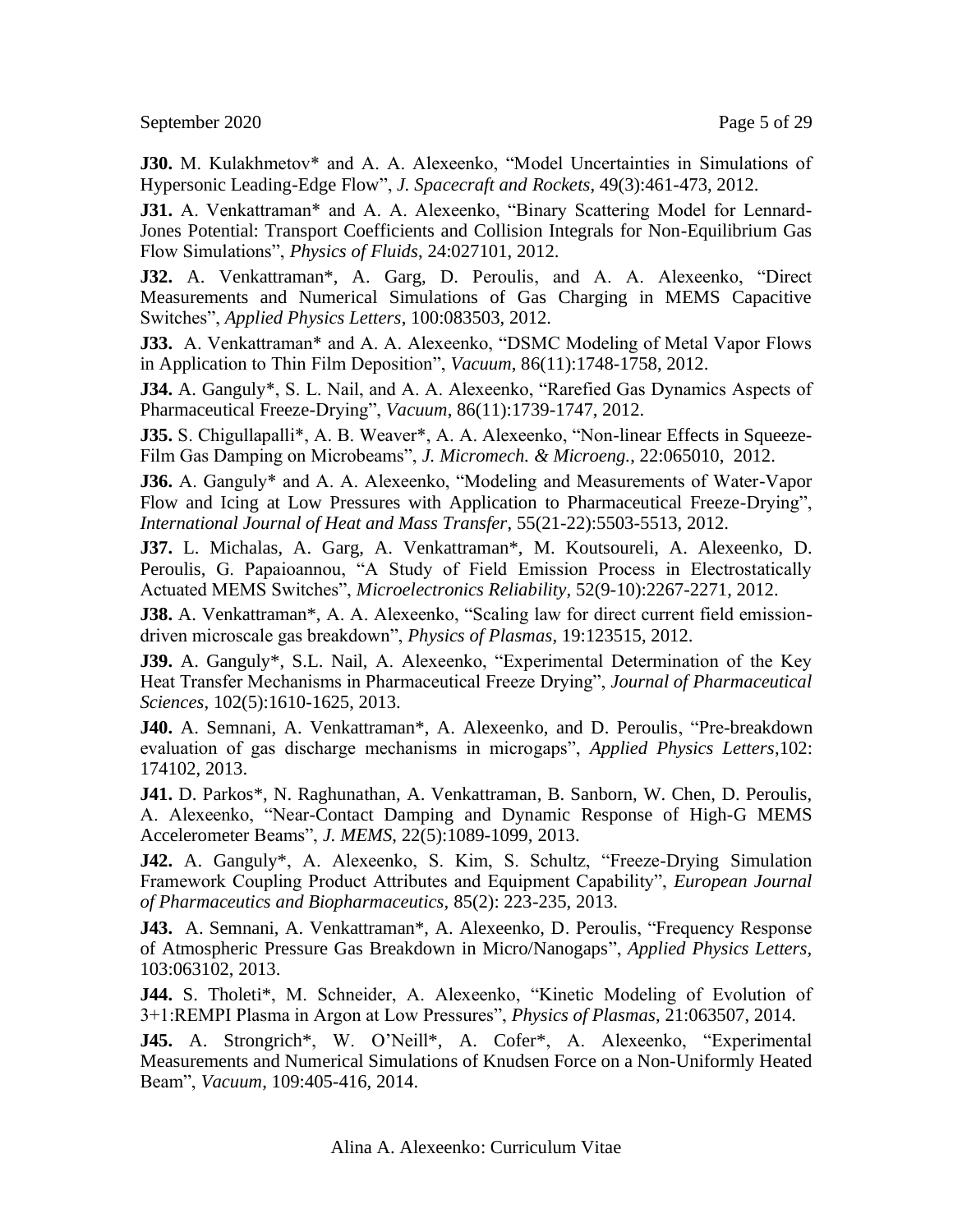September 2020 Page 6 of 29

**J46.** A. Weaver\*, A. Venkattraman\*, and A. Alexeenko, "Effect of Intermolecular Potential on Compressible Couette Flow in Slip and Transitional Regimes", *Physics of Fluids*, 26(10):107102, 18 pages, 2014.

**J47.** W. Su\*, A. Alexeenko, C. Cai, "A Parallel Runge-Kutta Discontinuous Galerkin Solver for Rarefied Gas Flows Based on 2D Boltzmann Kinetic Equations", *Computers & Fluids,* 109:123-136, 2015.

**J48.** S. Das, S.R. Mathur, A. Alexeenko, J.Y. Murthy, "A Coupled Ordinates Method for Solution Acceleration of Rarefied Gas Dynamics Simulations", *J. Computational Physics,* 289:96-115, 2015.

**J49.** A. B. Weaver\* and A. Alexeenko, "Revised Variable Soft Sphere and Lennard-Jones Model Parameters for 8 Common Gases up to 2,200 K", *J. Physical and Chemical Reference Data*, 44(2):023103, 14 pages, 2015.

**J50.** M. Kulakhmetov\*, M. Gallis, A. Alexeenko, "Effect of O2+O ab-initio and reduced dimensionality potentials on dissociation and relaxation rates for nonequilibrium flow calculations", *Physics of Fluids,* 27(8):087104, 2015.

**J51.** S. Tholeti\*, A. Semnani, D. Peroulis, A. Alexeenko, "Dark-to-arc transition in fieldemission dominated microdischarges", *Physics of Plasmas*, 22(8):083508, 2015.

**J52.** D. Parkos\*, A. Alexeenko, M. Kulakhmetov\*, B. Johnson, H. J. Melosh, "NO<sub>x</sub> Production and Rainout from Chicxulub Impact Ejecta Reentry", *Journal of Geophysical Research: Planets*, 120(12):2152-2168, 2015.

**J53.** A. Strongrich\*, A. Alexeenko, "Microscale Actuation and Gas Sensing by the Knudsen Thermal Force", *Applied Physics Letter,* 107(19):193508, 2015.

**J54.** C. Pekardan\*, S. Chigullapalli\*, L. Sun, A. Alexeenko, "Immersed Boundary Method for Boltzmann Model Kinetic Equations", *International Journal for Numerical Methods in Fluids*, 80(8):453-475, 2016.

**J55.** G. Shivkumar\*, S. Tholeti\*, M. Alrefae, T. Fisher, A. Alexeenko, "Analysis of Hydrogen Plasma in a Microwave Plasma Chemical Vapor Deposition Reactor", *Journal of Applied Physics,* 119(11):113301, 2016. **– Featured Cover Article**

**J56.** A. B. Weaver\*, M. Kulakhmetov\*, A. Alexeenko, "Consistent Atomic Oxygen Model for Direct Simulation Monte Carlo Below 1,000 Kelvin, *Journal of Thermophysics and Heat Transfer*, 30(3): 689-694, 2016.

**J57.** M. Kulakhmetov\*, M. Gallis, A. Alexeenko, "Ab initio-informed maximum entropy modeling of rovibrational relaxation and state-specific dissociation with application to the O2 + O", *Journal of Chemical Physics*, 144(17):174302, 2016.

**J58.** S. Tholeti\*, G. Shivkumar\*, A. Alexeenko, "Field emission microplasma actuation for microchannel flows", *Journal of Physics D: Applied Physics*, 49 (21):215203, 2016.

**J59.** S. Macheret, S. Tholeti\*, A. Alexeenko, "Low pressure microplasmas enabled by field ionization: kinetic modeling", *Applied Physics Letters*, 108(19):194102, 2016.

**J60.** I. Sebastiao\*, A. Alexeenko, "Consistent Post-Reaction Vibrational Energy Redistribution in DSMC simulations using TCE model", *Physics of Fluids*, 28(10):107103, 2016.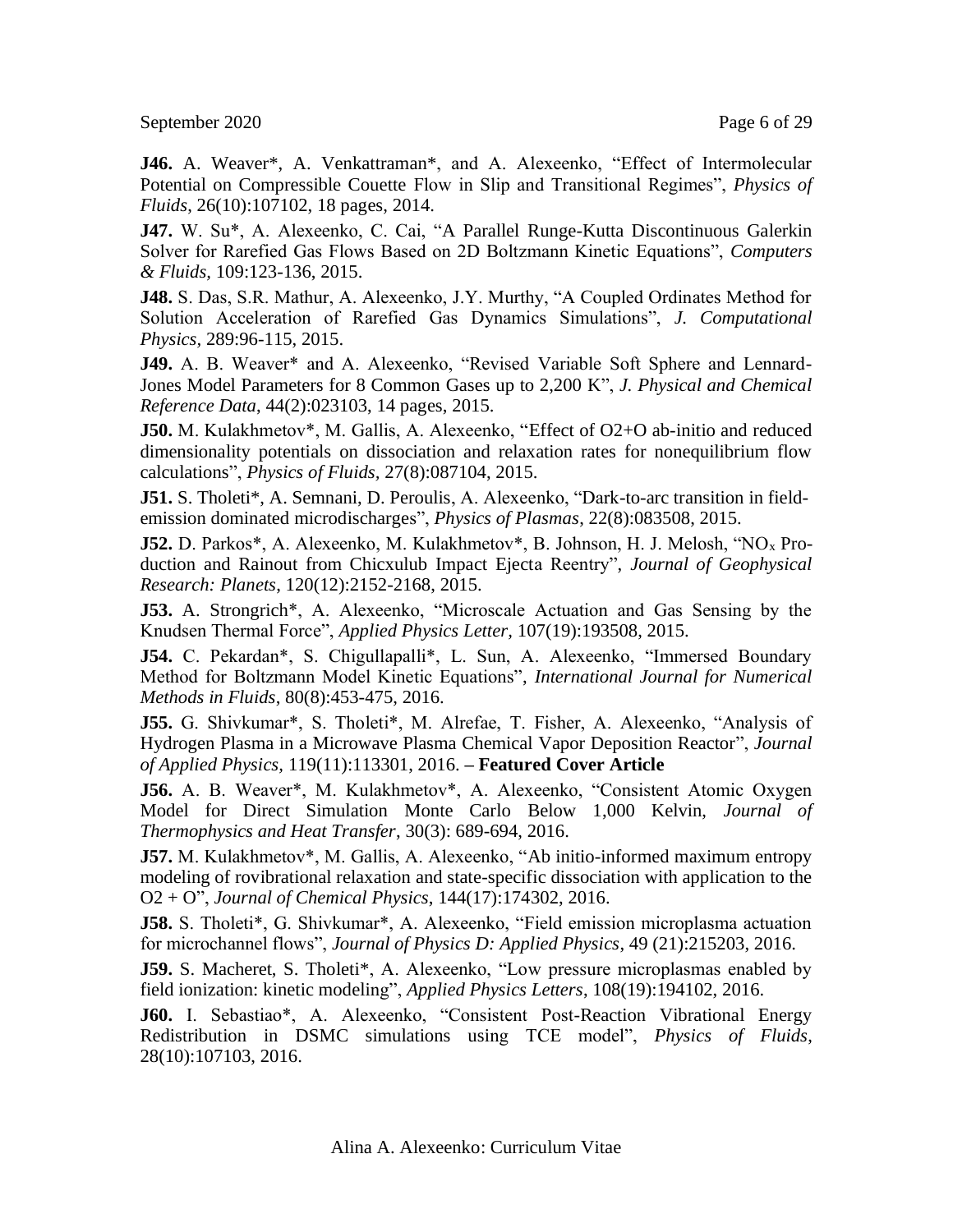September 2020 Page 7 of 29

**J61.** A. Ganguly\*, N. Varma\*, P. Sane, M. Pikal, R. Bogner, A. Alexeenko, "Spatial Variation of Pressure in the Lyophilization Product Chamber Part 1: Computational Modeling", *AAPS PharmSciTech,*18(3):577-585, 2017.

**J62.** P. Sane, N. Varma\*, A. Ganguly\*, M. Pikal, A. Alexeenko, R. Bogner, "Spatial Variation of Pressure in the Lyophilization Product Chamber Part 2: Experimental Measurements & Implications for Scale-Up", *AAPS PharmSciTech*,18(2):369–380, 2017.

**J63.** I. Sebastiao\*, T. Robinson, A. Alexeenko, "Atmospheric Spray Freeze Drying: Numerical Modeling and Comparison with Experimental Measurements", *J. Pharmaceut. Sci.,*106(1):183–192, 2017.

**J64.** A. Strongrich\*, A. Pikus\*, I. B. Sebastiao\*, A. Alexeenko, **"**Microscale In-Plane Knudsen Radiometric Actuator: Design, Characterization, and Performance Modeling", *J. Microelectromechanical Systems*, 26(3):528-538, 2017.

**J65.** I. Sebastiao\*, M. Kulakhmetov\*, A. Alexeenko, "DSMC Study of Oxygen Shockwaves Based on High-Fidelity Vibrational Relaxation and Dissociation Models", *Physics of Fluids*, 29:017102, 2017.

**J66.** H. Luo\*, M. Kulakhmetov\*, A. Alexeenko, "Ab-Initio State-Specific N<sub>2</sub>+O Dissociation and Exchange Models for Molecular Simulations", *J. Chemical Physics*, 146:074303, 2017.

**J67.** S. Nail, S. Tchessalov, E. Shalaev, A. Ganguly, E. Renzi, F. Dimarco, L. Wegiel, S. Ferris, W. Kessler, M. Pikal, G. Sacha, A. Alexeenko, T. N. Thompson, C. Reiter, J. Searles, P. Coiteux, "Recommended Best Practices for Process Monitoring Instrumentation in Pharmaceutical Freeze Drying – 2017", *AAPS PharmSciTech,* 18(7):2379–2393, 2017. – *Downloaded over 12,000 times.*

**J68.** C. Pekardan\*, A. Alexeenko, "Rarefaction Effects for Transonic Airfoil Flows at Low Reynolds Numbers", *AIAA Journal*, 56(2):765-779, 2018.

**J69.** H. Luo\*, A. Alexeenko, S. Macheret, "Assessment of Classical Impulsive Models of Dissociation in Thermochemical Nonequilibrium", *Journal of Thermophysics and Heat Transfer*, 32(4):861-868, 2018.

**J70.** D. Parkos\*, A. Pikus\*, A. Alexeenko, J. Melosh, "HCN production via Impact Ejecta Reentry during the Late Heavy Bombardment", *Journal of Geophysical Research – Planets*, 123(4):892-909, 2018.

**J71.** E. T. Liechty\*\*, A. D. Strongrich\*, E. M. Moussa, E. Topp, A. A. Alexeenko, "In-Situ Molecular Vapor Composition Measurements During Lyophilization", *Pharmaceutical Research*, 35(6):115, 2018.

**J72.** T. Zhou\*\*\*, E. Moussa, M. Witting, D. Zhou, K. Sinha, M. Hirth, M. Gastens, S. Shang, N. Nere, S. Somashekar, A. Alexeenko, F. Jameel, "Predictive Models of Lyophilization Process for Development, Scale-up/Tech Transfer and Manufacturing", *European Journal of Pharmaceutics and Biopharmaceutics*, 128:363-378, 2018.

**J73.** X. Jiang, T. Zhou\*\*\*, T. Kodama, N. Ragunathan, A. Alexeenko, D. Peroulis, "Multi-point Wireless Temperature Sensing System for Monitoring Pharmaceutical Lyophilization", *Frontiers in Chemistry*, 6:288, 11 pages, 2018.

**J74.** I. Sebastiao\*, L. Qiao, A. Alexeenko, "Direct Simulation Monte Carlo Modeling of H2-O<sup>2</sup> Deflagration Waves", *Combustion and Flame*, 198:40-53, 2018.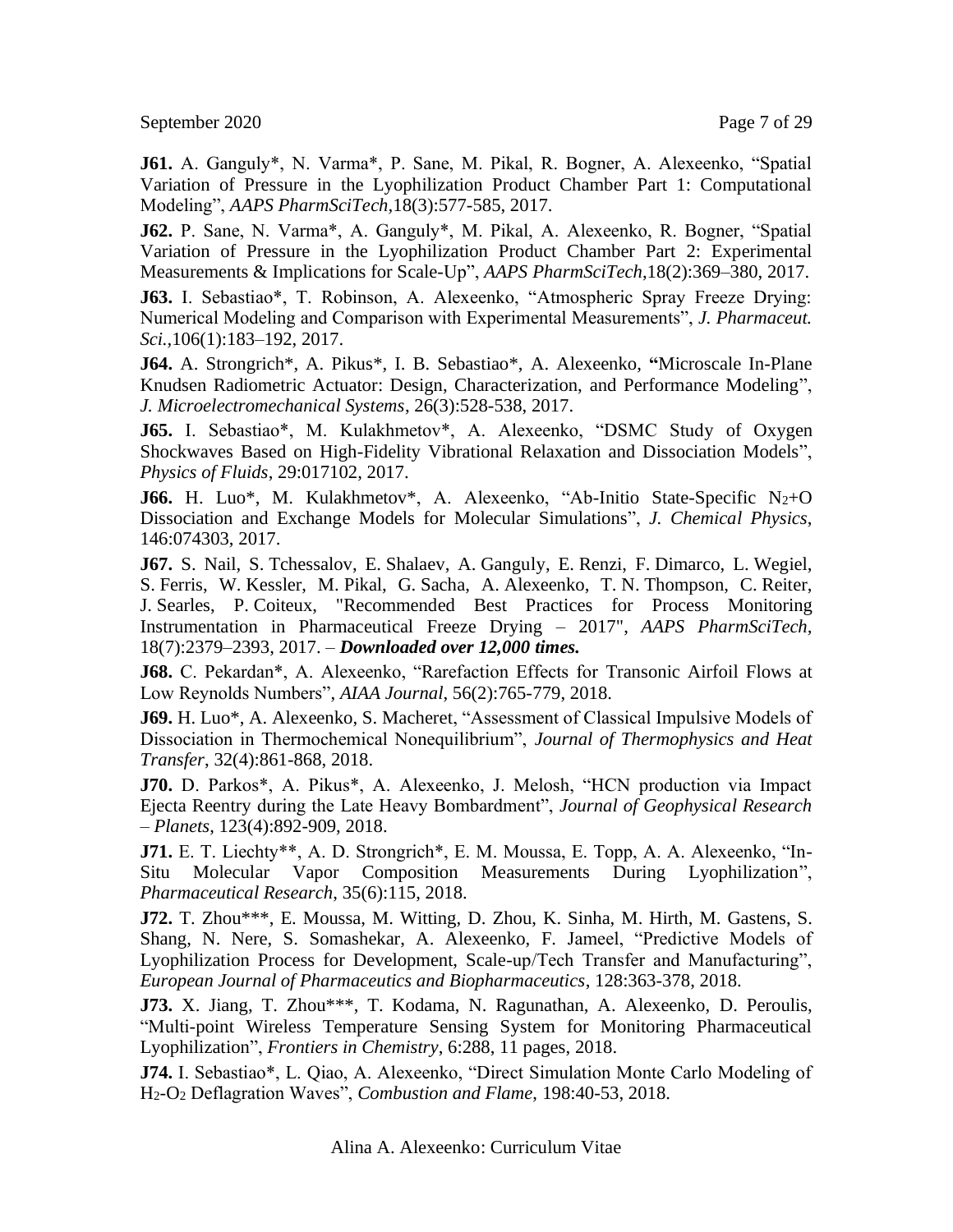September 2020 Page 8 of 29

**J75.** H. Luo\*, I. Sebastiao\*, A. Alexeenko, S. Macheret, "Classical impulsive model for dissociation of diatomic molecules in DSMC", *Physical Review Fluids*, 3(11):113401, 2018.

**J76.** V. Kshirsagar\*, S. Tchessalov, F. Kanka, D. Hiebert, A. Alexeenko, "Determining Maximum Sublimation Rate for a Production Lyophilizer: Computational Modeling and Comparison with Ice Slab Tests", *J. of Pharmaceutical Sciences,* 108:382-390 2019.

**J77.** S. Jaiswal\*, A. Alexeenko, J. Hu, "A Discontinuous Galerkin Fast Spectral Method for the Full Boltzmann Equation with General Collision Kernels", *Journal of Computational Physics*, 378:178-208, 2019.

**J78.** A. Pikus\*, I. B. Sebastiao\*, A. Strongrich\*, A. Alexeenko, "Characterization of a Knudsen Force Based Vacuum Sensor for N2-H2O Gas Mixtures", *Vacuum*, 161:130- 137, 2019.

**J79.** I. B. Sebastiao\*, B. Bhatnagar, S. Tchessalov, S. Ohtake, M. Plitzko, B. Luy, A. Alexeenko, "Bulk Dynamic Spray-Freeze Drying Part 1: Modeling of Droplet Cooling and Phase Change", *Journal of Pharmaceutical Sciences*, 108(6):2063-2074, 2019.

**J80.** I. B. Sebastiao\*, B. Bhatnagar, S. Tchessalov, S. Ohtake, M. Plitzko, B. Luy, A. Alexeenko, "Bulk Dynamic Spray-Freeze Drying Part 2: Model-Based Parametric Study for Spray-Freezing Process Characterization", *J. Pharmac. Sci.,* 108(6):2075-2085, 2019.

**J81.** S. Jaiswal\*, A. Alexeenko, J. Hu, "A discontinuous Galerkin fast spectral method for the multi-species Boltzmann equation", *Computer Methods in Applied Mechanics and Engineering*, 352:56-84, 2019.

**J82.** G. Shivkumar\*, V. Kshirsagar\*, T. Zhu\*, I. B. Sebastiao\*, S.L. Nail, G.A. Sacha, and A.A. Alexeenko, "Freeze-Dryer Equipment Capability Limit: Comparison of Computational Modeling with Experiments at Laboratory Scale", *Journal of Pharmaceutical Sciences*, 108(9): 2972-2981, 2019.

**J83.** G. Shivkumar\*, M. Alrefae, S. Tholeti\*, T. Fisher, A. Alexeenko, "Discharge regimes and emission characteristics of capacitively coupled radio frequency argon plasma with a square wave input", *Journal of Applied Physics*, 52 (38):384001, 2019.

**J84.** S. Jaiswal\*, A. Pikus\*, A. Strongrich\*, I.B. Sebastião\*, J. Hu, A.A. Alexeenko, "Quantification of thermally-driven flows in microsystems using Boltzmann equation in deterministic and stochastic contexts", *Physics of Fluids,* 31:082002, 2019.

**J85.** G. Shivkumar\*, L. Qiao, Li, A. Alexeenko, "Plasma-Flow Interactions in Field-Emission Discharges with Application to Microcombustion", *Journal of Physics D: Applied Physics,* 52(38):384001, 2019.

**J86.** H. Luo\*, A. Alexeenko, S. Macheret, "Development of an impulsive model of dissociation in direct simulation Monte Carlo", *Physics of Fluids*, 31:087105, 2019.

**J87.** G. Shivkumar\*, P. S. Kazarin\*\*\*, A. D. Strongrich, A. A. Alexeenko. "LyoPRONTO: an Open-Source Lyophilization Process Optimization Tool", *AAPS PharmSciTech,* 20(8), 328, 2019.

**J88.** N. Adhikari\*, T. Zhu, F. Jameel, T. Tharp, S. Shang, A. Alexeenko. "Sensitivity Study to Assess the Robustness of Primary Drying Process in Pharmaceutical Lyophilization", *Journal of Pharmaceutical Sciences,* 109(2):1043-49, 2020.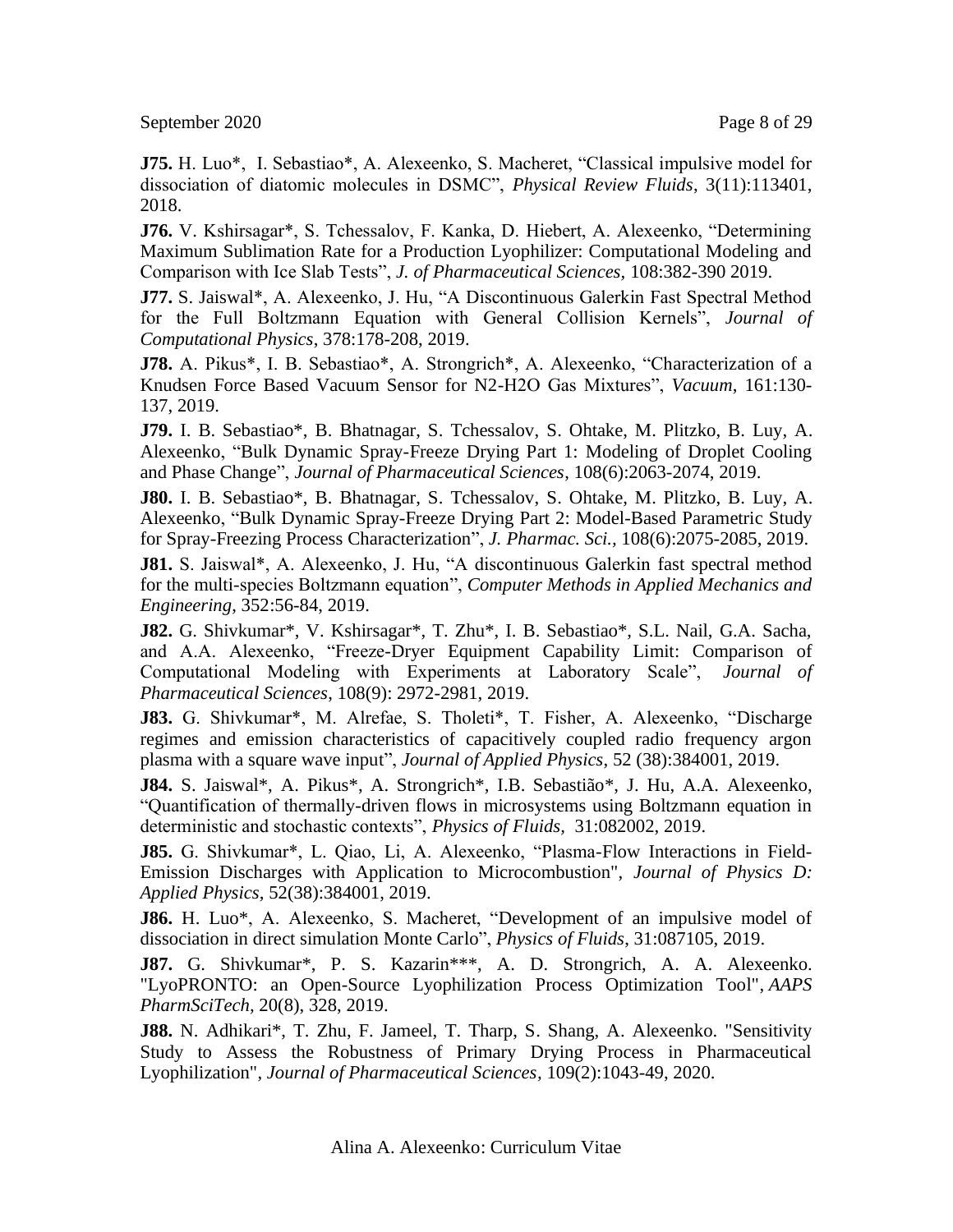September 2020 Page 9 of 29

**J89.** S. Pugia, A. Cofer, A. Alexeenko, "Characterization of Film-Evaporating Microcapillaries for Water-based Microthrusters", accepted for publication in *Acta Astronautica*, September 2020.

## **Submitted Journal Papers**

**J90.** A. Ganguly, L. Hardwick, S. Tchessalov, S. L. Nail, D. Dixon, F. Kanka, A. Guidinas, T. N. Thompson, C. Reiter, Z. Yusoff, A. Alexeenko, T. Tharp, J. Azzarella, P. Chakravarty, M. J. Pikal, "Recommended Best Practices in Freeze Dryer Equipment Performance Qualification: 2019", submitted January 2019.

**J91.** M. Alrefae, G. Shivkumar, A. Alexeenko, S. Macheret, T. Fisher, "Electrical and Spectroscopic Characterizations of Capacitively Coupled Radio-frequency Argon Plasma with a Square Wave Input", submitted December 2019.

### **Patents and Patent Applications**

**P1.** W. Stein, A. Alexeenko, I. Hrbud, D. Hitt, "Method of Enhancing Microthruster Performance", US Patent 8,613,188 B2, granted 24 December 2013.

**P2.** A. Strongrich, A. Alexeenko, "Microelectromechanical Gas Sensor Based on Knudsen Thermal Force", Patent US 2016/0363553 A1, granted December 25, 2018.

**P3.** A. Cofer, A. Alexeenko, S. Heister, W. O'Neill, E. Cardiff, "Microelectronic Thermal Valve", Patent Application US 15/370,633, filed 6 December 2016.

**P4.** A. Alexeenko, A. Coffer, S. Collicott, K. Fowee, S. Pugia, "Vapor Pressure Driven Pump", US Provisional Patent Application 62741303, filed 4 October 2018.

**P5.** A. Strongrich, A. Alexeenko, "Process Monitoring and Control for Lyophilization using Wireless Sensor Network", US Provisional Patent, filed 26 April, 2019.

#### **Conference Papers**

#### *(\* - graduate student advisee; \*\* - undergraduate student)*

**C1.** A.A. Alexeenko, R.J. Collins, S.F. Gimelshein, and D.A. Levin, "Challenges of Three-dimensional Modeling of Microscale Propulsion Devices with the DSMC Method," American Institute of Physics Conf. Proc. 585, pp. 464-471, 2001, 22nd Int. Symposium on Rarefied Gas Dynamics, Sydney, Australia, July 9–16, 2000.

**C2.** A.A. Alexeenko, R.J. Collins, S.F. Gimelshein, and D.A. Levin, "Numerical Modeling of Three-dimensional and Axisymmetric Flows in MEMS Nozzles," AIAA Paper 2000- 3668, 36th AIAA/ASME/SAE/ASEE Joint Propulsion Conference, Huntsville, AL, July 16–19, 2000.

**C3.** A.A Alexeenko, N.E. Gimelshein, D.A. Levin, S.F. Gimelshein, J.S. Hong, T. Schilling, R.J. Collins, G. Candler, and R. Rao, "Modeling of Radiation in the Atlas Plume-Flow," AIAA Paper 2001-0355, 39th AIAA Aerospace Sciences Meeting and Exhibit, Reno, NV, Jan. 9–11, 2001.

**C4.** S.F. Gimelshein, A.A. Alexeenko, and D.A. Levin, "Modeling of the Interaction of a Side Jet with a Rarefied Atmosphere," AIAA Paper 2001-0503, 39th AIAA Aerospace Sciences Meeting and Exhibit, Reno, NV, Jan. 9–11, 2001.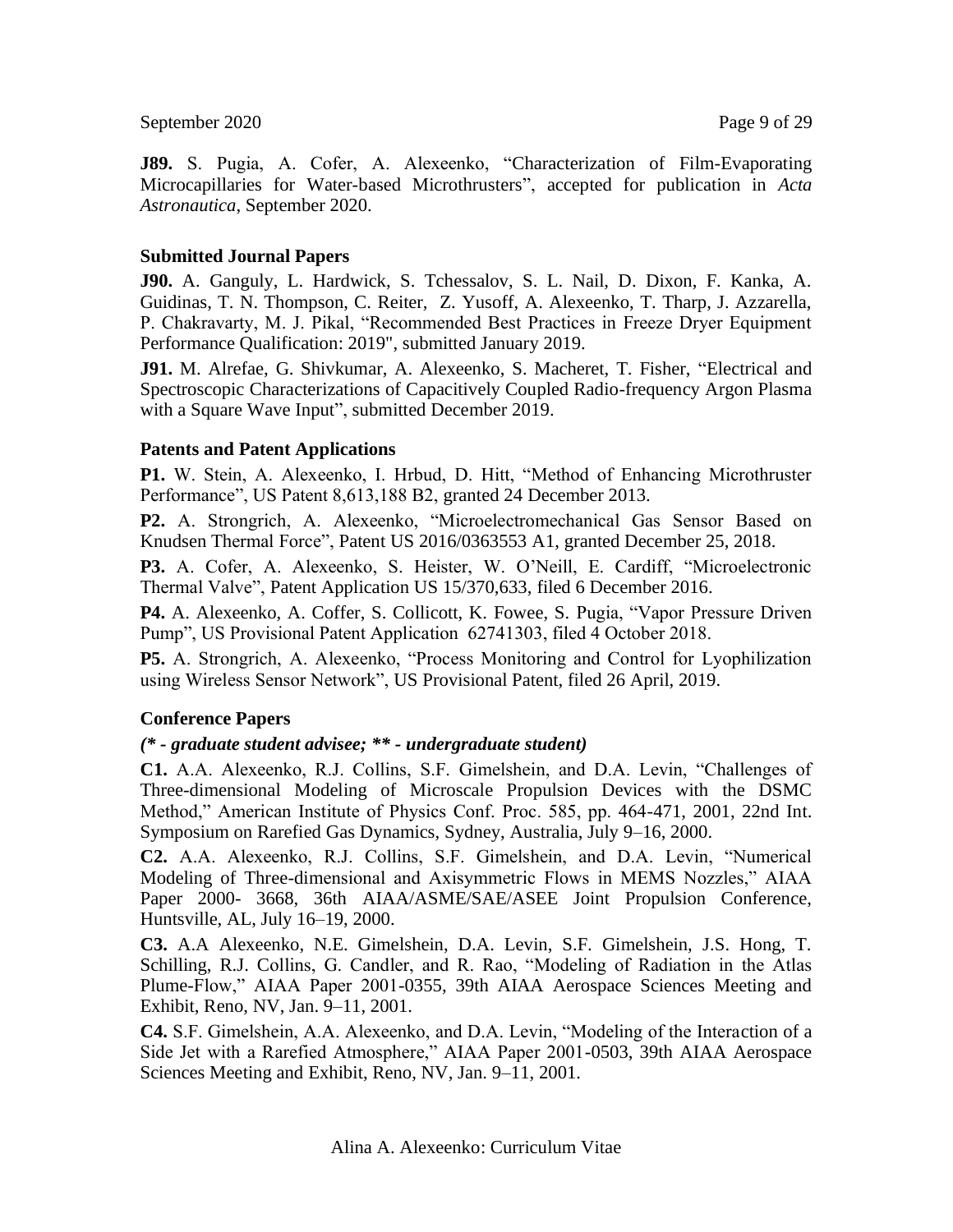September 2020 Page 10 of 29

**C5.** A.A. Alexeenko, D.A. Levin, S.F Gimelshein, R.J. Collins, and G.N. Markelov, "Numerical Simulation of Gas Flows in a Millimeter-Scale Thruster," AIAA Paper 2001- 1011, 39th AIAA Aerospace Sciences Meeting and Exhibit, Reno, NV, Jan. 9–11, 2001.

**C6.** A.A. Alexeenko, D.A. Levin, S.F. Gimelshein, R.J. Collins, and B.D. Reed, "Numerical Study of Flow Structure and Thrust Performance for 3-D MEMS-based Nozzles," AIAA Paper 2002-3194, 32nd AIAA Fluid Dynamics Conference and Exhibit, St. Louis, Missouri, June 24–26, 2002.

**C7.** A.A. Alexeenko, S.F. Gimelshein, D.A. Levin, A.D. Ketsdever, and M.S. Ivanov, "Study of Orifice Flow in the Transitional Regime," American Institute of Physics Conf. Proc. 663, pp. 565-571, 2003, 23rd International Symposium on Rarefied Gas Dynamics, Whistler, BC, Canada, July 21–25, 2002.

**C8.** A.A. Alexeenko, D.A. Levin, S.F. Gimelshein, and B.D. Reed, "Numerical Investigation of Physical Processes in High-Temperature MEMS-based Nozzle Flows," American Institute of Physics Conf. Proc. 663, pp. 760-767, 2003, 23rd International Symposium on Rarefied Gas Dynamics, Whistler, BC, Canada, July 21–25, 2002.

**C9.** A.A. Alexeenko, D.A. Levin, D. A. Fedosov, S. F. Gimelshein, and R.J. Collins, "Coupled Thermal-Fluid Analyses of Microthruster Flows," AIAA Paper 2003-673, 41st, AIAA Aerospace Sciences Meeting and Exhibit, Reno, NV, Jan. 6–9, 2003.

**C10.** A.A. Alexeenko, S.F. Gimelshein, and D.A. Levin, "Reconsideration of Flows through Constriction Microchannels Using the DSMC Method," AIAA Paper 2003-4009, 33rd AIAA Fluid Dynamics Conference and Exhibit, Orlando, Florida, June 23–26, 2003.

**C11.** A.A. Alexeenko, D.A. Levin, D.A. Fedosov, S.F. Gimelshein, and R.J. Collins, "Coupled Thermal-Fluid Modeling of Micronozzles for Performance Analysis," AIAA Paper 2003-4717, 39th AIAA/ASME/SAE/ASEE Joint Propulsion Conference and Exhibit, Huntsville, AL, July 20–23, 2003.

**C12.** S.F. Gimelshein, A.A. Alexeenko, N. Selden, and A.D. Ketsdever, "Plume Interactions of Multiple Jets Expanding into Vacuum: Experimental and Numerical Investigation," AIAA Paper 2004-1348, 42nd AIAA Aerospace Sciences Meeting and Exhibit, Reno, NV, Jan. 5–8, 2004.

**C13.** A.D. Ketsdever, T.C. Lilly, S.F. Gimelshein, and A.A. Alexeenko, "Experimental and Numerical Study of Nozzle Plume Impingement on Spacecraft Surfaces," American Institute of Physics Conf. Proc. 762, pp. 367-372, 2005, 24th International Symposium on Rarefied Gas Dynamics, Monopoli, Bari, Italy, July 10–16, 2004.

**C14.** D.A. Fedosov, S.V. Rogazinsky, M.I. Zeifman, M.S. Ivanov, A.A. Alexeenko, and D.A. Levin, "Analysis of Numerical Errors in the DSMC Method," American Institute of Physics Conf. Proc. 762, pp. 589-594, 2005, 24th International Symposium on Rarefied Gas Dynamics, Monopoli, Bari, Italy, July 10–16, 2004.

**C15.** A.A. Alexeenko, D.C. Wadsworth, S.F. Gimelshein, and A.D. Ketsdever, "Numerical Modeling of ISS Thruster Plume Induced Contamination," SPIE Proc. 5526, pp. 125-136, 2004, 49th SPIE International Symposium on Optical Science and Technology, Denver, CO, Aug. 2–6, 2004.

**C16.** S.F. Gimelshein, A.A. Alexeenko, D.C. Wadsworth, and N.E. Gimelshein, "The Influence of Particulates on Thruster Plume/Shock Wave Interaction at High Altitudes,"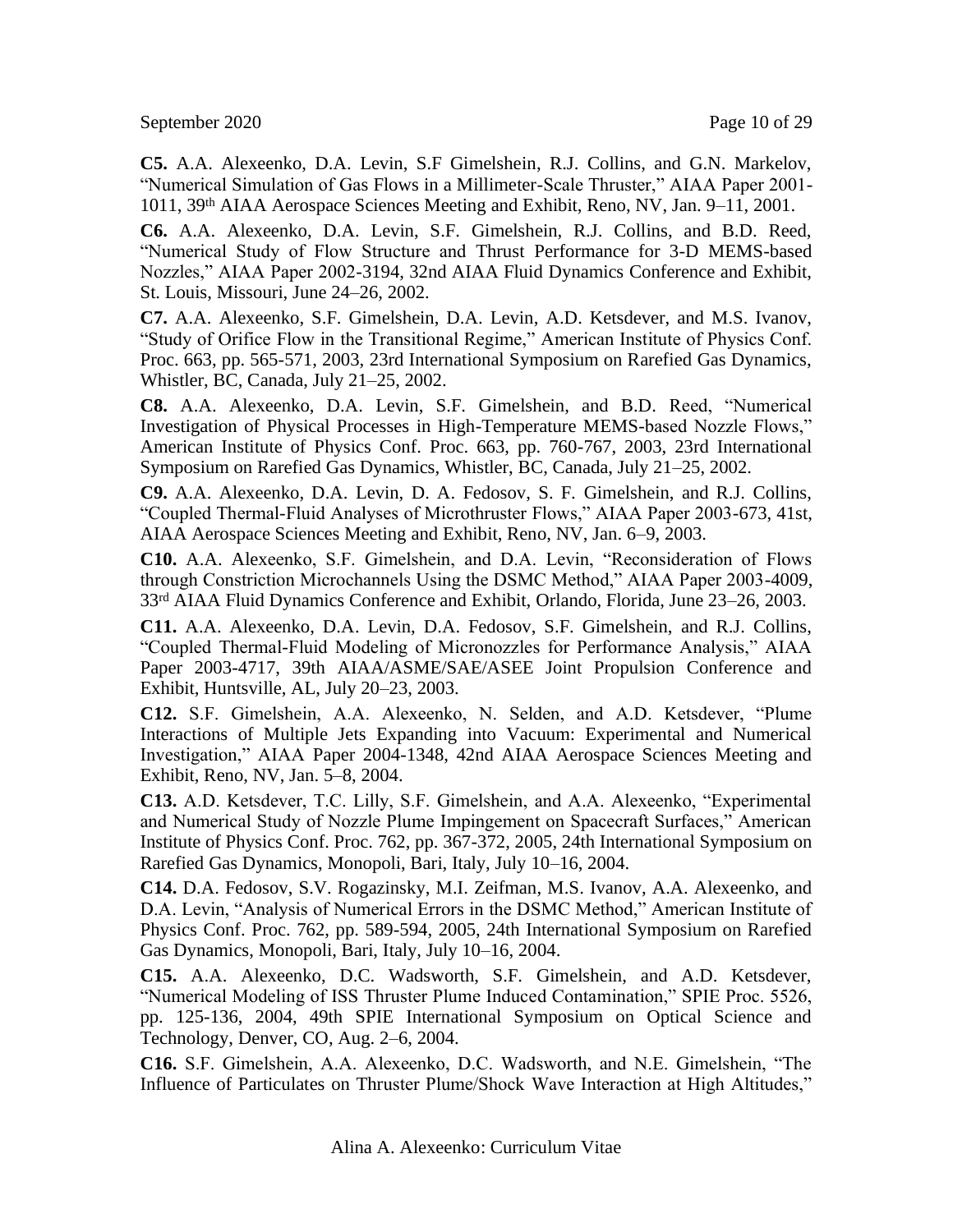AIAA Paper 2005-766, 43rd AIAA Aerospace Sciences Meeting and Exhibit, Reno, NV, Jan. 10–13, 2005.

**C17.** A.A. Alexeenko, S.F. Gimelshein, E.P. Muntz, and A.D. Ketsdever, "Modeling of Thermal Transpiration Flows for Knudsen Compressor Optimization," AIAA Paper 2005-963, 43rd AIAA Aerospace Sciences Meeting and Exhibit, Reno, NV, Jan. 10–13, 2005.

**C18.** A.A. Alexeenko, E.P. Muntz, M. Gallis, and J.R. Torczynski, "Comparison of Kinetic Models for Gas Damping of Moving Microbeams," AIAA Paper 2006-3715, 36th AIAA Fluid Dynamics Conference and Exhibit, San Francisco, CA, June 5–8, 2006.

**C19.** Y.-L. Han, A.A. Alexeenko, M. Young, and E.P. Muntz, "Experimental and Computational Studies of Temperature Gradient Driven Molecular Transport in Gas Flows through Nano/Micro-Scale Channels," 2nd International Conference on Transport Phenomena in Micro and Nanodevices, Barga, Italy, June 11–15, 2006.

**C20.** A.A. Alexeenko, "Numerical Error Analysis for Deterministic Kinetic Solutions of Low-Speed Flows," Proceedings of 25th International Symposium on Rarefied Gas Dynamics, Saint-Petersburg, Russia, July 21–28, 2006. Publishing House of Siberian Branch of Russian Academy of Sciences, 2007.

**C21.** M.S. Ivanov, A.V. Kashkovsky, S.F. Gimelshein, G.N. Markelov, A.A. Alexeenko, Y. A. Bondar, G.A. Zhukova, S.B. Nikiforov, and P.V. Vaschenkov, "SMILE System for 2D/3D DSMC Computations," Proceedings of 25th International Symposium on Rarefied Gas Dynamics, St. Petersburg, Russia, July 21-28, 2006. Publishing House of Siberian Branch of Russian Academy of Sciences, 2007, pp. 539-544.

**C22.** E. P. Muntz, A.A. Alexeenko, S. F. Gimelshein, A. D. Ketsdever, Y.-L. Han, M. P. Young, J. H. Park, C. Ngalande, N. P. Selden, and R. H. Lee, "Low Speed Nano/Micro/Meso-Scale Rarefied Flows Driven by Temperature and Pressure Gradients," Proceedings of 25<sup>th</sup> International Symposium on Rarefied Gas Dynamics, St. Petersburg, Russia, July 21-28, 2006. Publishing House of Siberian Branch of Russian Academy of Sciences, 2007, pp. 1085-1092.

**C23.** W. B. Stein\*, A. A. Alexeenko, I. Hrbud, and Y. Bondar, "Performance Modeling of RF Co-Axial Thruster," AIAA Paper 2007-5292, 43rd AIAA/ASME/SAE/ASEE Joint Propulsion Conference & Exhibit, Cincinnati, OH, July 8-11 2007.

**C24.** X. Guo\*, C. Huang, A.A. Alexeenko, and J. Sullivan, "Numerical and Experimental Study of Gas Flow in 2D and 3D Microchannels," ICNMM Paper 2007-30178, 5th Int. Conf. On Nanochannels, Microchannels, Minichannels, Puebla, Mexico, June 18-20, 2007.

**C25.** A. Zilic, D. Hitt, and A. Alexeenko," Numerical Simulations of Supersonic Flow in a Linear Aerospike Micro Nozzle," AIAA Paper 2007-3984, 37th AIAA Fluid Dynamics Conference and Exhibit, Miami, FL, June 25-28, 2007.

**C26.** K.L. Gates Medlock, A.A. Alexeenko, and J.M. Longuski, "Trajectory and Aerothermodynamic Analysis of Towed-Ballute Aerocapture Using DSMC," AAS Paper 07-307, AAS/AIAA Astrodynamics Specialist Conference, Mackinac Island, MI, August 19-24, 2007.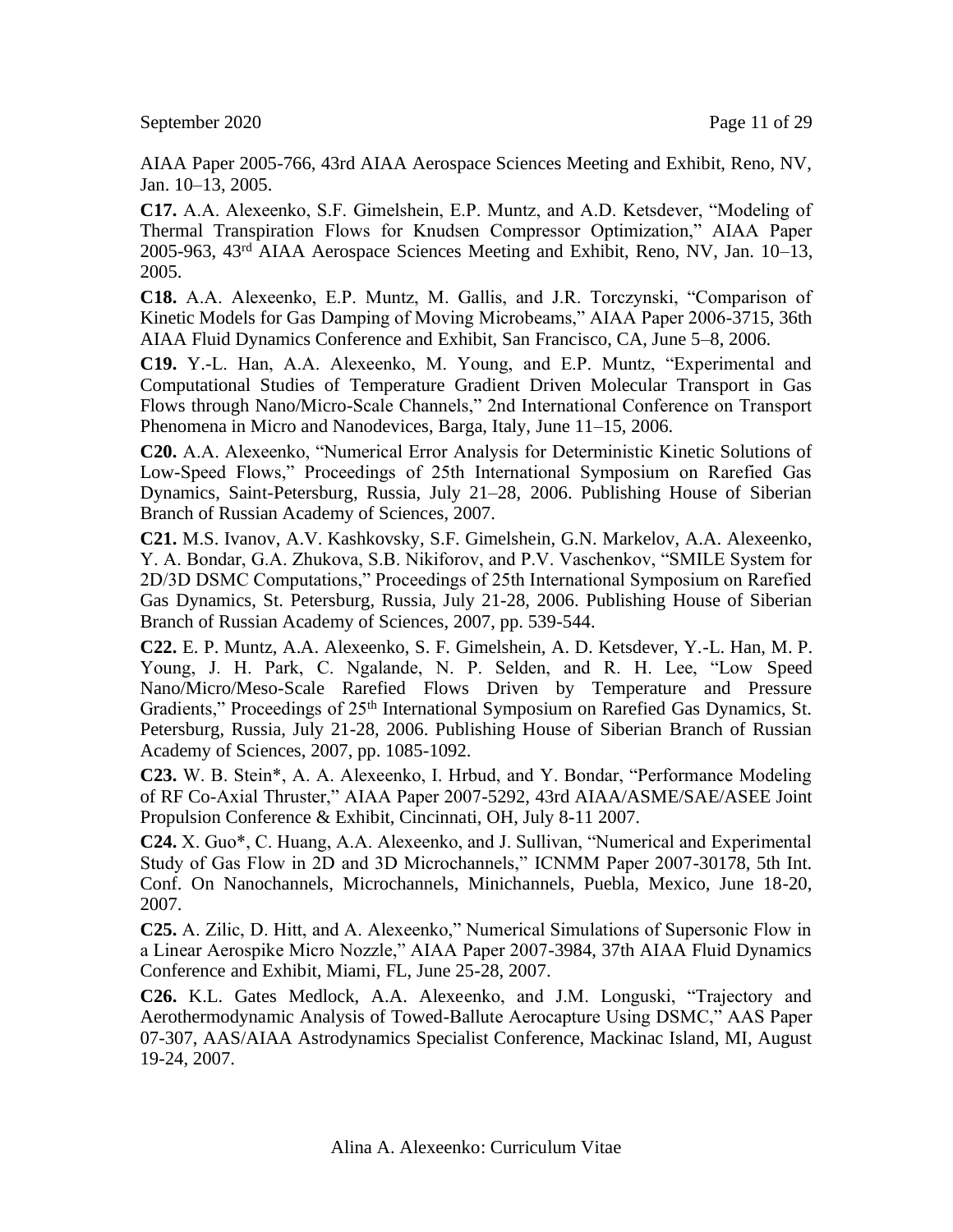**C27.** W. B. Stein\*, A.A. Alexeenko, and I. Hrbud, "RFCCD Microthruster Performance via Numerical Simulation," AIAA Paper 2008-962, 46th AIAA Aerospace Sciences Meeting and Exhibit, Reno, NV, Jan. 7-10, 2008.

**C28.** X. Guo\*, C. Huang, A. Alexeenko, and J. P. Sullivan, "Modeling and Preliminary Experiment for Rarefied Gas Flows in Contricted Microchannels," ICNMM Paper 2008- 62287, 6th International ASME Conference on Nanochannels, Microchannels and Minichannels, Darmstadt, Germany, June 23-25, 2008.

**C29.** S. Chigullapalli\*, V. Ayyaswamy, A. Alexeenko, and M.S. Ivanov, "Non-Equilibrium Flow Modeling Using High-Order Schemes for the Boltzmann Model Equations," AIAA Paper 2008-3929, 40th Thermophysics Conference, Seattle, Washington, June 23-26, 2008.

**C30.** A. Alexeenko, C. Galitzine\*, and A. M. Alekseenko, "High-Order Discontinuous Galerkin Method for Boltzmann Model Equations," AIAA Paper 2008-4256, 40th Thermophysics Conference, Seattle, Washington, June 23-26, 2008.

**C31.** W. Stein\* and A. Alexeenko, "Application of the DSMC Method for Design of a Coaxial Microthruster Nozzle," AIAA Paper 2008-4530, 44th AIAA/ASME/SAE/ASEE Joint Propulsion Conference and Exhibit, Hartford, CT, July 21-23, 2008.

**C32.** W. Stein\*, A. Alexeenko, and I. Hrbud, "Plasma-Neutral Heat Transfer in Coaxial RF Argon Discharges," AIAA Paper 2008-5192, 44th AIAA/ASME/SAE/ASEE Joint Propulsion Conference and Exhibit, Hartford, CT, July 21-23, 2008.

**C33.** J.D. Olliges, A.D. Ketsdever, W.B. Stein, A.A. Alexeenko, and I. Hrbud, "Experimental and Computational Investigation of an RF Plasma Micro-Thruster," 26th International Symposium on Rarefied Gas Dynamics, Kyoto, Japan, July 20-25, 2008.

**C34.** N.P. Selden, S.F. Gimelshein, E.P. Muntz, A. Alexeenko, and A.D. Ketsdever, "Experimental and Computational Study of Area and Perimeter Contributions to Radiometer Forces," 26<sup>th</sup> International Symposium on Rarefied Gas Dynamics, Kyoto, Japan, July 20-25, 2008.

**C35.** X. Guo\*, D. Singh, J. Y. Murthy, and A. Alexeenko, "Gas-Phonon Interaction Model for Subcontinuum Thermal Transport Simulations," 26th International Symposium on Rarefied Gas Dynamics, Kyoto, Japan, July 20-25, 2008.

**C36.** D. Singh, X. Guo\*, A. Alexeenko, and J. Murthy, "Modeling of subcontinuum thermal transport across semiconductor-gas interfaces," Proceedings of Summer Heat Transfer Conference, Jacksonville, Florida, August 10-14, 2008.

**C37.** S. Chigullapalli\*, V. Ayyaswamy, and A. Alexeenko, "Modeling of Viscous Shock Tube Using ES-BGK Model Kinetic Equations", AIAA Paper 2009-1317, 47th AIAA Aerospace Sciences Meeting and Aerospace Exposition, Orlando, Florida, Jan. 5-8, 2009.

**C38.** A. Ashok\*\*, W. Stein\*, and A.A. Alexeenko, "Numerical Investigation of Power Transmission Efficiency in a RF Plasma", AIAA Paper 2009-1383, 47th AIAA Aerospace Sciences Meeting and Aerospace Exposition, Orlando, Florida, Jan. 5-8, 2009.

**C39.** V. Ayyaswamy\* and A. Alexeenko, "Simulations and Measurements of Gas-Droplet Flows in Supersonic Jets in Vacuum", AIAA Paper 2009-3751, 41st AIAA Thermophysics Conference, San Antonio, Texas, June 22-25, 2009.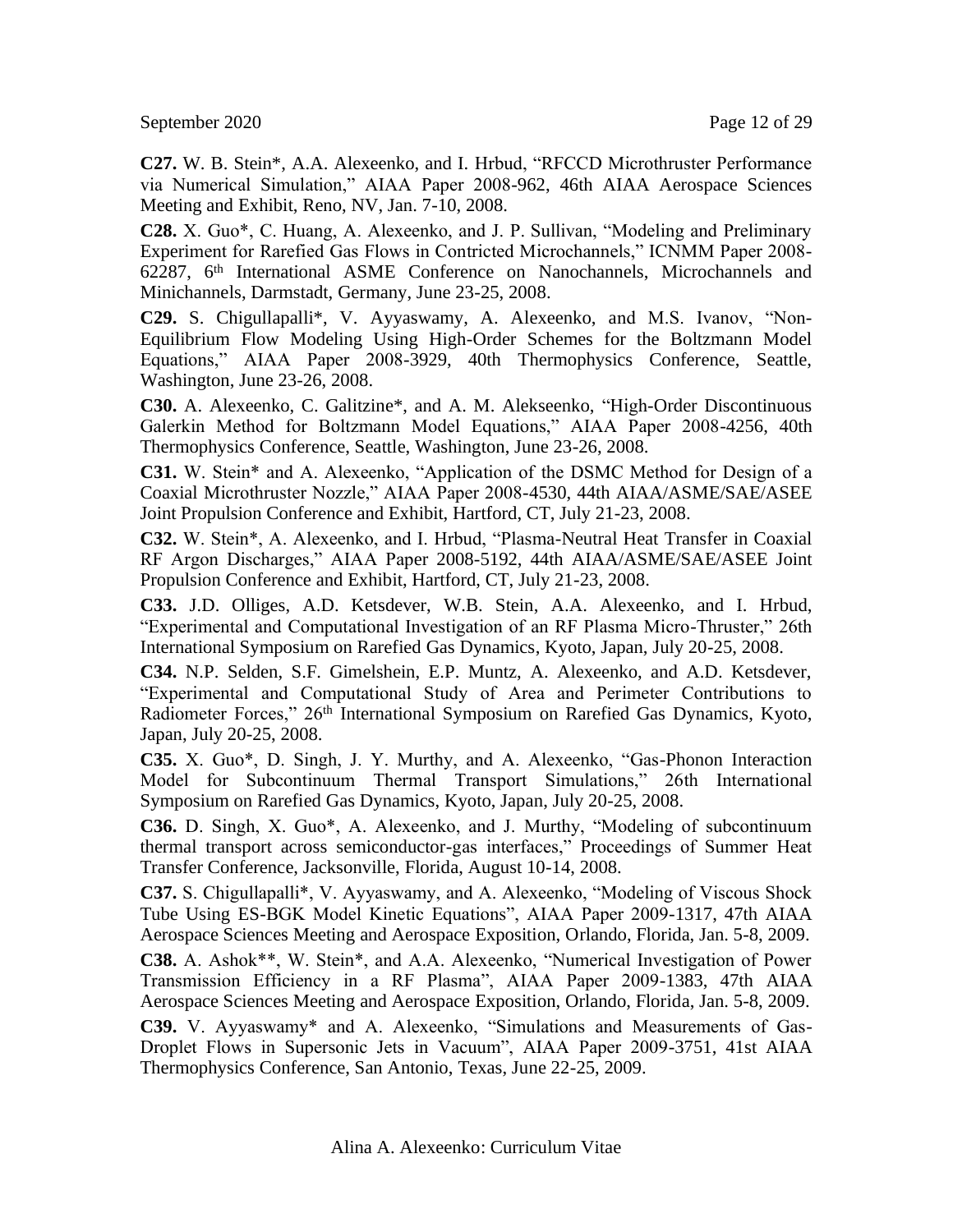September 2020 Page 13 of 29

**C40.** X. Guo\* and A. Alexeenko, "Simulations of Aerodynamics Damping for MEMS Resonators", AIAA Paper 2009-3581, 39th AIAA Fluid Dynamics Conference, San Antonio, Texas, June 22-25, 2009.

**C41.** A. Weaver\*, A. Alexeenko, R. Greendyke, and J. Camberos, "Flowfield Uncertainty Analysis for Hypersonic CFD Simulations", AIAA Paper 2010-1180, 48th AIAA Aerospace Sciences Meeting Including the New Horizons Forum and Aerospace Exposition, Orlando, Florida, Jan. 4-7, 2010.

**C42.** A. Ganguly\*, S. Nail, and A. Alexeenko, "Experimental Determination of the Key Heat Transfer Mechanisms in Pharmaceutical Freeze Drying", AIAA Paper 2010-4654, 10th AIAA/ASME Joint Thermophysics and Heat Transfer Conference, Chicago, Illinois, June 28-1, 2010.

**C43.** J. Nabeth\*, S. Chigullapalli, and A. Alexeenko, "Numerical Simulations of Knudsen Forces in Microsystems", AIAA Paper 2010-5054, 10th AIAA/ASME Joint Thermophysics and Heat Transfer Conference, Chicago, Illinois, June 28-1, 2010.

**C44.** A. Ganguly\*, A. Venkattraman\*, and A. Alexeenko, "3D DSMC Simulations of Vapor/Ice Dynamics in a Freeze-Dryer Condenser", AIP Conf. Proc., Vol. 1333, 27th International Symposium on Rarefied Gas Dynamics, pp. 254-259, 2011.

**C45.** A. Venkattraman\* and A. Alexeenko, "Visualizing Non-Equilibrium Flow Simulations using 3-D Velocity Distribution Functions", AIP Conf. Proc., Vol. 1333, 27th International Symposium on Rarefied Gas Dynamics, pp. 366-371, 2011.

**C46.** M. Kulakhmetov\*, A. Venkattraman\*, and A. Alexeenko, "Effects of Uncertainty in Gas-Surface Interaction on DSMC Simulations of Hypersonic Flows", AIP Conf. Proc., Vol. 1333, 27th International Symposium on Rarefied Gas Dynamics, pp. 452-457, 2011.

**C47.** A. Venkattraman\* and A. Alexeenko, "Molecular Models for DSMC Simulations of Metal Vapors in Vacuum Deposition Systems", AIP Conf. Proc., Vol. 1333, 27th International Symposium on Rarefied Gas Dynamics, pp. 1057-1062, 2011.

**C48.** J. Nabeth\*, S. Chigullapalli\*, and A. Alexeenko, "What Determines Knudsen Force at the Microscale", AIP Conf. Proc., Vol. 1333, 27th International Symposium on Rarefied Gas Dynamics, pp. 754 – 759, 2011.

**C49.** A. Alexeenko and S. Chigullapalli, ["Implications of Rarefied Gas Damping for RF](http://scitation.aip.org/getabs/servlet/GetabsServlet?prog=normal&id=APCPCS001333000001000701000001&idtype=cvips&gifs=Yes&ref=no)  [MEMS Reliability",](http://scitation.aip.org/getabs/servlet/GetabsServlet?prog=normal&id=APCPCS001333000001000701000001&idtype=cvips&gifs=Yes&ref=no) AIP Conf. Proc., Vol. 1333, 27th International Symposium on Rarefied Gas Dynamics, pp. 701-706, 2011.

**C50.** M. Kulakhmetov\* and A. Alexeenko, "Model Uncertainties in a Sharp Leading-Edge Hypersonic Boundary Layer", AIAA Aerospace Sciences Meeting, January 4-7, 2011.

**C51.** D. Parkos\*\*, N. Raghunathan, V. Ayyaswamy\*, A. Alexeenko, and D. Peroulis, "Near-Contact Damping Model and Dynamic Response of Microbeams under High-g Loads", Proceedings of International Conference on Microelectromechanical Systems (MEMS 2011), Cancun, Mexico, January 23-27, 2011, pp. 1084-1089.

**C52.** A. Garg, V. Ayyaswamy\*, A. Kovacs, A. Alexeenko, and D. Peroulis, "Direct Measurement of Field Emission Current in E-Static MEMS Structures", Proceedings of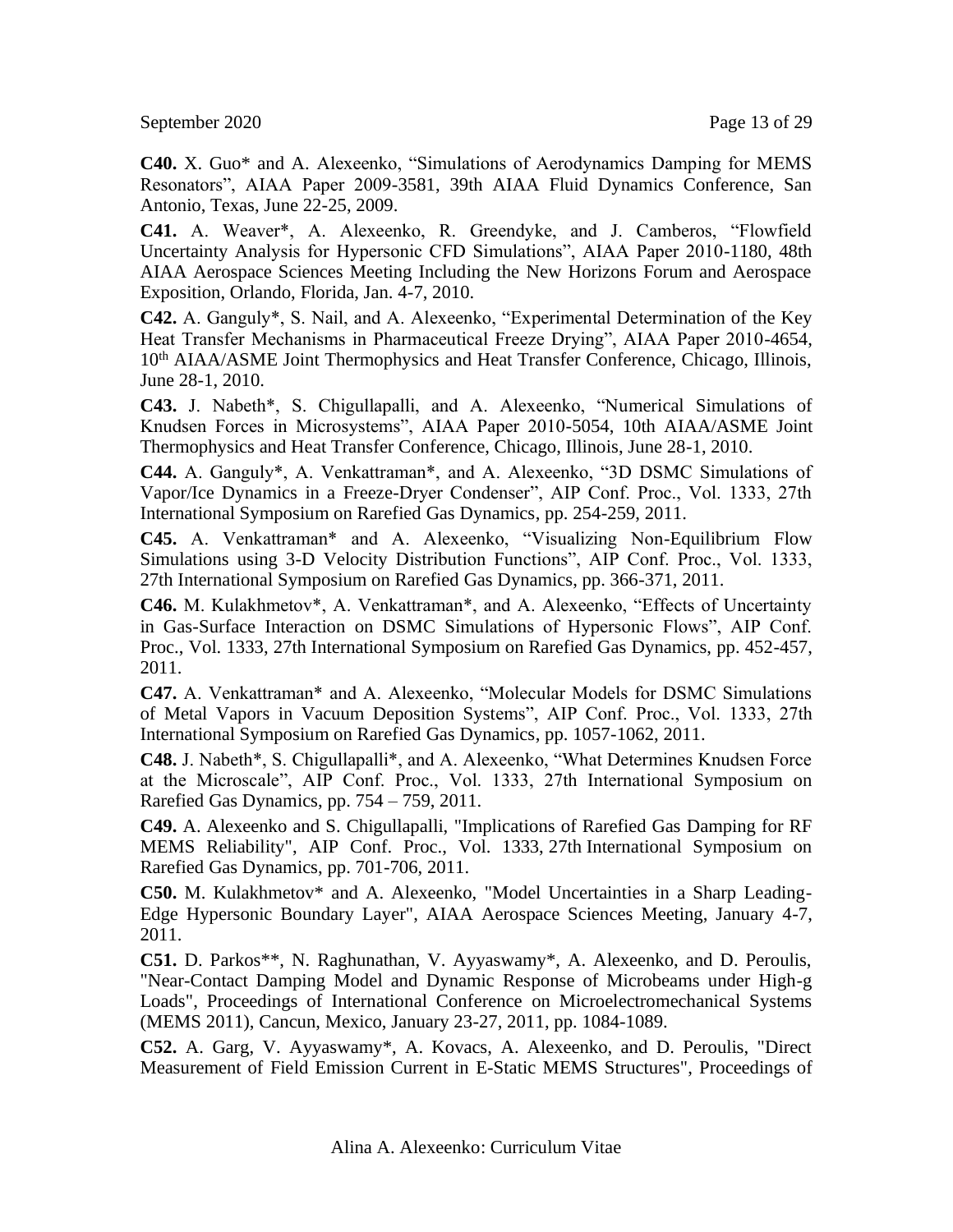International Conference on Microelectromechanical Systems (MEMS 2011), Cancun, Mexico, January 23-27, 2011, pp. 412 - 415.

**C53.** V. Ayyaswamy\* and A. Alexeenko, "DSMC Collision Model for the Lennard-Jones Potential: Efficient Algorithm and Verification", AIAA Paper 3313, 42nd AIAA Thermophysics Conference, Honolulu, HI, June 27-30, 2011.

**C54.** S. Chigullapalli and A. Alexeenko, "Unsteady 3D Rarefied Flow Solver Based on Boltzmann-ESBGK Model Kinetic Equations", AIAA Paper 2011-3993, 41<sup>st</sup> AIAA Fluid Dynamics Conference, Honolulu, HI, June 27-30, 2011.

**C55.** A. Venkattraman\*, A. Garg, D. Peroulis, and A. Alexeenko, "Field Emission Driven Microplasma in MEMS: PIC/MCC Modeling and Direct Measurements", Proceedings of International Symposium on Plasma Chemistry, Philadelphia, PA, July  $22 - 27, 2011.$ 

**C56.** A. Cofer\*, A. Venkattraman\*, and A. Alexeenko, "Micro-Spike based Hybrid Chemical/Electric Thruster Concept for Versatile Nanosat Propulsion", AIAA Paper 2011-5921, 47th AIAA/ASME/SAE/ASEE Joint Propulsion Conference & Exhibit, San Diego, CA, July 31 – August 03, 2011.

**C57.** A. Alexeenko and A. Venkattraman\*, "Focused Solar Ablation: A Nanosat-Based Method for Active Removal of Space Debris", AIAA Paper 2011-6143, 47th AIAA/ASME/SAE/ASEE Joint Propulsion Conference and Exhibit, San Diego, CA, July 31-3, 2011.

**C58.** A. Ganguly\*, A. Alexeenko, and F. DeMarco, "Simulations and Measurements of Water Vapor Flows and Ice Dynamcis in a Freeze-Dryer Condenser", Proceedings of the ASME 2011 International Mechanical Engineering Congress & Exposition IMECE2011- 63593, Denver, Colorado, USA, November 11-17, 2011.

**C59.** S. Chigullapalli\* and A. A. Alexeenko, "Modeling of Microstructures Actuation by the Knudsen Thermal Force", Proceedings of the ASME 2011 International Mechanical Engineering Congress & Exposition IMECE2011-64685, Denver, Colorado, USA, November 11-17, 2011.

**C60.** A. Venkattraman\* and A. A. Alexeenko, "Simulations of Impulsive Dynamics in RF MEMS Capacitive Switches", Proceedings of the ASME 2011 International Mechanical Engineering Congress & Exposition IMECE2011-64693, Denver, Colorado, USA, Nov 11-17, 2011.

**C61.** A. Alexeenko, M. Kulakhmetov, A. Weaver, M. Slipchenko, J. Mihaly, M. Adams, A. Rosakis, "Feasibility of Non-Equilibrium Hypersonic Flow Measurements in Small Particle Hypervelocity Impact Range", AIAA Paper 2012-0596, Proceedings of 50th AIAA Aerospace Sciences Meeting, Nashville, TN, Jan 9-12, 2012, 15 pages.

**C62.** N. Raghunathan, B. Sanborn, A. Venkattraman\*, A. Alexeenko, W. Chen, D. Peroulis, "Real-Time In Situ Electronic Monitoring of Dynamic Contact Behavior of MEMS High-g Switches", Proceedings of International Conference on Microelectromechanical Systems (MEMS 2012), Jan 29-Feb 1, 2012, Paris, France.

**C63.** M. Kulakhmetov\*, Y. A. Bondar, M. S. Ivanov, and A. A. Alexeenko, "Assessment of high-enthalpy air chemistry models for hypervelocity ground-based experiments", Proceedings of 28<sup>th</sup> International Symposium on Rarefied Gas Dynamics, 9–13 July 2012, Zaragoza, Spain. AIP Conf. Proc. Vol. 1501, pp. 1122-1128.

Alina A. Alexeenko: Curriculum Vitae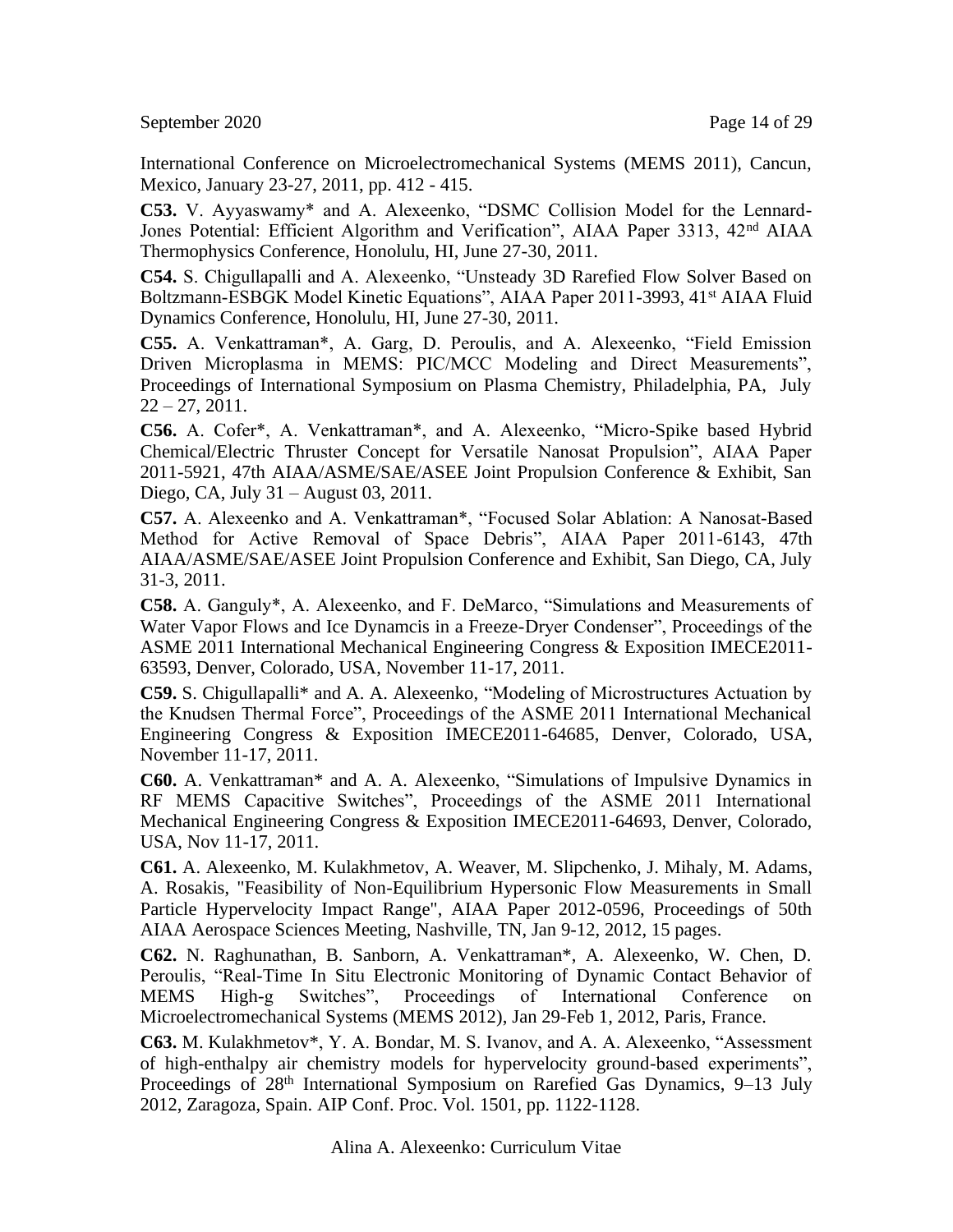September 2020 Page 15 of 29

**C64.** C. Pekardan\*, S. Chigullapalli\*, L. Sun, and A. Alexeenko, "Immersed boundary method for Boltzmann model kinetic equations ", Proceedings of 28<sup>th</sup> International Symposium on Rarefied Gas Dynamics, 9–13 July 2012, Zaragoza, Spain. AIP Conf. Proc. Vol. 1501, pp. 358-365.

**C65.** Wei Su\*, A. Alexeenko, and Guobiao Cai, "A Runge-Kutta discontinuous Galerkin solver for 2D Boltzmann model equations: Verification and analysis of computational performance", Proceedings of 28<sup>th</sup> International Symposium on Rarefied Gas Dynamics, 9–13 July 2012, Zaragoza, Spain. AIP Conf. Proc. Vol. 1501, pp. 381-388.

**C66.** A. Venkattraman\*, A. A. Alexeenko, M. A. Gallis, and M. S. Ivanov, "A comparative study of no-time-counter and majorant collision frequency numerical schemes in DSMC", Proceedings of 28<sup>th</sup> International Symposium on Rarefied Gas Dynamics, 9–13 July 2012, Zaragoza, Spain, AIP Conf. Proc. 1501, pp. 489-495.

**C67.** D. Parkos\*, M. Kulakhmetov\*, B. Johnson, H. J. Melosh, and A. Alexeenko, "Climatic effects of the Chicxulub impact ejecta", Proceedings of 28<sup>th</sup> International Symposium on Rarefied Gas Dynamics, 9–13 July 2012, Zaragoza, Spain, AIP Conf. Proc. 1501, pp. 1557-1565.

**C68.** S. Das, B. Yildirim, S. R. Mathur, A. Alexeenko and J. Y. Murthy, "A Parallel Coupled Ordinates Method for Rarefied Gas Dynamics Simulations", Paper No. IMECE2012-89256, ASME 2012 International Mechanical Engineering Congress and Exposition, Nov 9-15, 2012.

**C69.** D Parkos\*, M Kulakhmetov\*, B Johnson, HJ Melosh, A Alexeenko "Chemosynthesis and Transport of Pollutants from Impact Ejecta Reentry", LPI Contributions, Vol. 1719, pp. 2988-2989, 2013.

**C70.** A. B. Weaver\*, V. Ayyaswamy\*, A. Alexeenko, "Implementation Challenges and Performance of Forced Harmonic Oscillator Model in Direct Simulation Monte Carlo", 44th AIAA Thermophysics Conference, AIAA Paper 2013-2783.

**C71.** C. Pekardan\*, V. Ayyaswamy\*, A. Alexeenko, "Immersed Boundary Method for Analysis of Unsteady Rarefied Gas Damping", 44th AIAA Thermophysics Conference, AIAA Paper 2013-2900.

**C72.** M. Wada\*, L. Sun, A. Alexeenko, "Design and Optimization of a Thermal Knudsen Force Actuated Microbeam System", ASME 2013 Fluids Engineering Division Summer Meeting, Paper No. FEDSM2013-16543, July 7-11, 2013.

**C73.** M. Kulakhmetov\*, A. Alexeenko, "Generalized Polynomial Chaos Sampling of Quasi-Classical Trajectories for Nonequilibrium Reacting Flow Simulations", 44th AIAA Thermophysics Conference, AIAA Paper 2013-3148.

**C74.** A. Cofer\*, S. Heister, A. Alexeenko, "Improved Design and Characterization of MicroNewton Torsional Balance Thrust Stand", 49th AIAA/ASME/SAE/ASEE Joint Propulsion Conference, AIAA Paper 2013-3856.

**C75.** M. Kulakhmetov\*, A. Alexeenko, "Calculation and Sampling of Quasi-Classical Trajectories for Nonequilibrium Reacting Flow Simulations", 52nd Aerospace Sciences Meeting (SciTech 2014), National Harbor, MD, AIAA Paper 2014-1077.

**C76.** A. Cofer\*, W. O'Neill\*, A. Alexeenko, S. Heister, E. Cardiff, "Film-Evaporation MEMS Tunable Array: Theory of Operation and Proof of Concept", 50th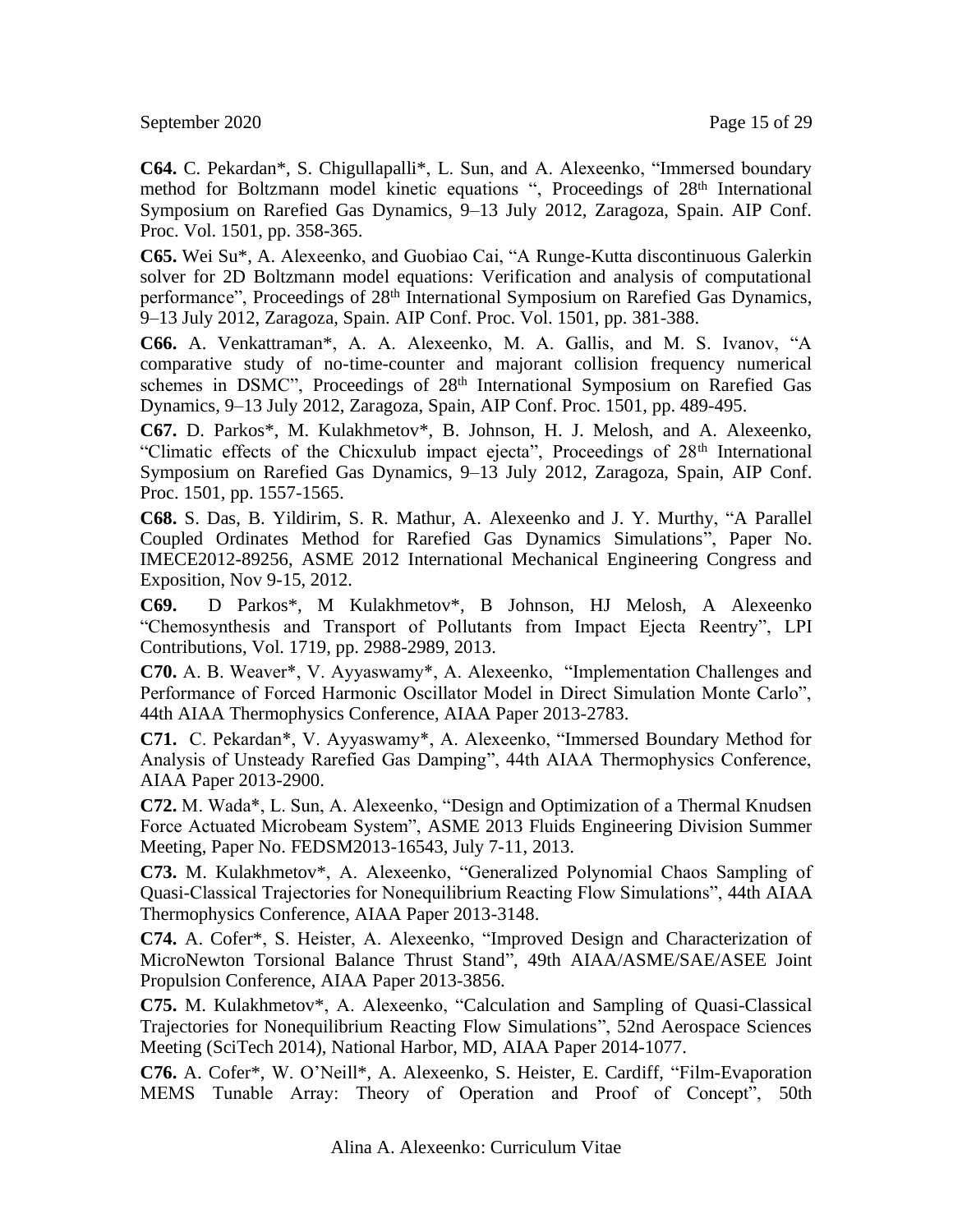September 2020 Page 16 of 29

AIAA/ASME/SAE/ASEE Joint Propulsion Conference, AIAA Paper 2014-3855.

**C77.** A. Strongrich\*, A. Alexeenko, "Experimental measurements and modeling of convective heat transfer in the transitional rarefied regime", Proceedings of 29<sup>th</sup> International Symposium on Rarefied Gas Dynamics, Xi'an, China, July 13-19, 2014, pp. 717-724.

**C78.** A. B. Weaver\*, A. Alexeenko, "Effect of molecular models on viscosity and thermal conductivity calculations", Proceedings of 29<sup>th</sup> International Symposium on Rarefied Gas Dynamics, Xi'an, China, July 13-19, 2014, pp. 115-122.

**C79.** W. J. O'Neill\*, M. Wada\*, A. D. Strongrich\*, A. Cofer\*, A. Alexeenko, "Amplification and reversal of Knudsen force by thermoelectric heating", Proceedings of 29th International Symposium on Rarefied Gas Dynamics, Xi'an, China, July 13-19, 2014, pp. 697-704.

**C80.** A. Strongrich\*, A. Alexeenko, "Knudsen Thermal Force Generation at the Microscale", Proceedings of the ASME 2014 International Mechanical Engineering Congress & Exposition IMECE 2014, Nov 14-20, 2014, Montreal, Canada, IMECE Paper 2014-38724.

**C81.** A. Strongrich\*, A. Alexeenko, "Convective Cooling in the Transitional Rarefied Flow Regime", Proceedings of the ASME 2014 International Mechanical Engineering Congress & Exposition IMECE 2014, Nov 14-20, 2014, Montreal, Canada, IMECE Paper 2014-38727.

**C82**. M. F. Kulakhmetov\*, A. Alexeenko, "Sensitivity of State-Specific Dissociation Cross Sections to O3 Potential Energy Surfaces", 53rd AIAA Aerospace Sciences Meeting, AIAA Paper 2015-0479, January 2015.

**C83.** W. J. O'Neill\*, A. G. Cofer\*, A. B. Weaver\*, A. Alexeenko, "Heat and Mass Transfer Analysis of a Film Evaporative MEMS Tunable Array Thruster", 45th AIAA Thermophysics Conference, Dallas, TX, June 22-25, AIAA Paper 2015-2352.

**C84.** I. B. Sebastiao\*, A. Alexeenko, "DSMC Investigation of Nonequilibrium Effects in a H2-O2 Unstretched Diffusion Flame", 45th AIAA Thermophysics Conference, Dallas, TX, June 22-25 AIAA Paper 2015-3372.

**C85.** G. Shivkumar\*, S. Tholeti\*, A. Alexeenko, "Microchannel Flow Enhancement by Microplasma Actuation", ASME 2015 Int. Conference on Packaging and Integration of Electronic and Photonic Microsystems and ASME 2015 12th International Conference on Nanochannels, Minichannels and Microchannels, July 6-9, 2015, San Francisco, CA, InterPACK/ICNMM Paper 2015-48428.

**C86.** W. J. O'Neill, D. Lee, A. G. Cofer, and A. Alexeenko, "Dynamic Modeling and Experimental Validation of Thrust-stand for Micropropulsion Testing", 51st AIAA/SAE/ASEE Joint Propulsion Conference, AIAA Propulsion and Energy Forum, AIAA 2015-4186.

**C87.** A. G. Cofer, W. J. O'Neill, S. D. Heister, A. Alexeenko, and E. H. Cardiff. "Film-Evaporation MEMS Tunable Array for Low-Mass SmallSat Propulsion: Design Improvements and Thrust Characterization", 51st AIAA/SAE/ASEE Joint Propulsion Conference, AIAA Propulsion and Energy Forum, AIAA 2015-3993.

**C88.** M. Kulakhmetov\*, I. B. Sebastiao\*, M.A. Gallis, A. Alexeenko, "Maximum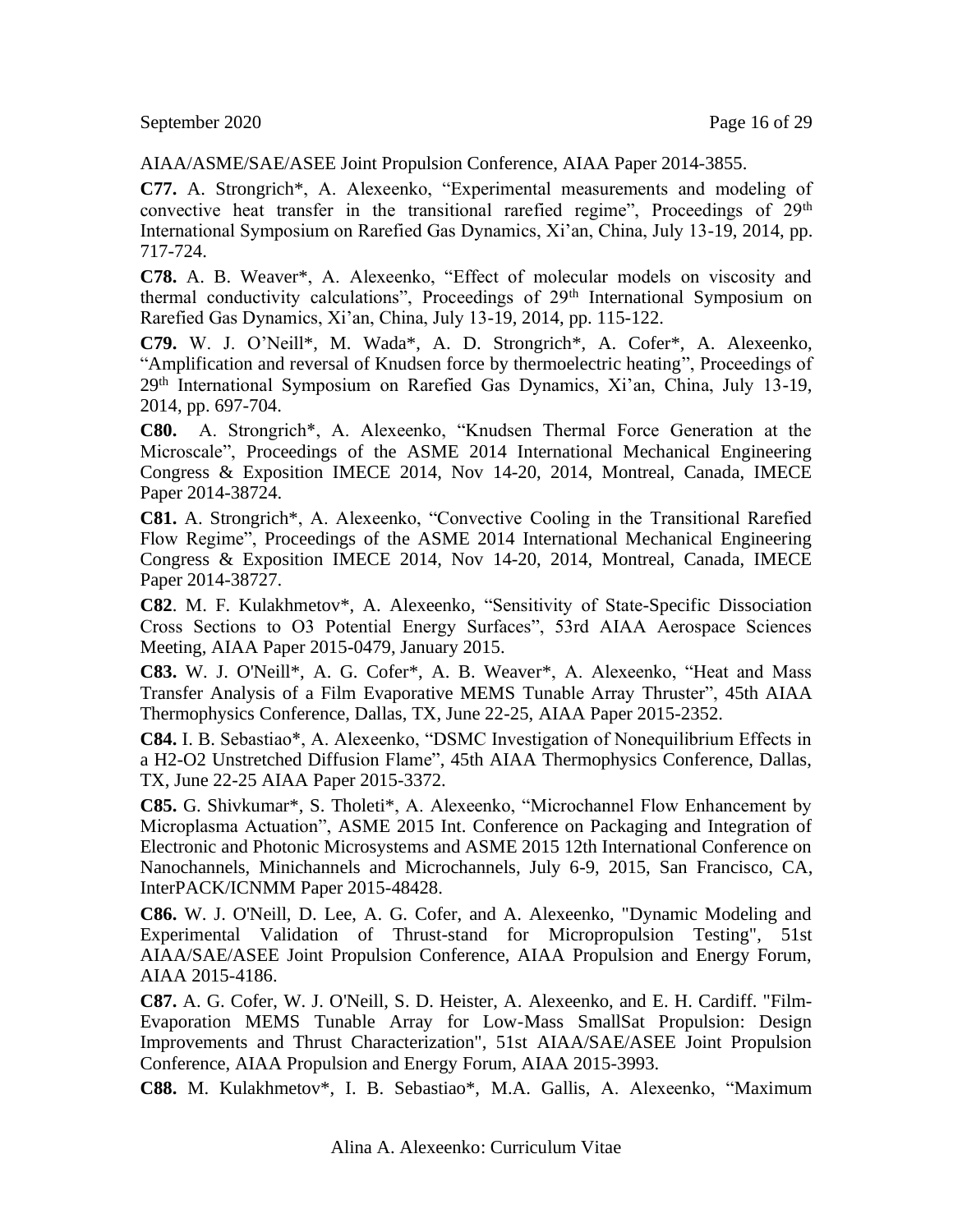entropy modeling of vibrational-translational energy exchange in O2+O collisions", AIAA SciTech 2016, January 3-8, 2016, Paper 2016-0504.

**C89**. S. Tholeti\*; A. Alexeenko; S.O. Macheret, "Modeling of Microplasmas with Nano-Engineered Electrodes", AIAA SciTech 2016, January 3-8, Paper 2016-1694.

**C90.** A. Strongrich\*, A. Alexeenko, "Low-pressure gas sensor exploiting the Knudsen thermal force: DSMC modeling and experimental validation", 2016 IEEE 29th International Conference on Micro Electro Mechanical Systems (MEMS), pp. 828-831, 2016.

**C91.** A. D. Strongrich\*, A. J. Pikus\*, I. B. Sebastiao\*, D. Peroulis, A. A. Alexeenko, "Low-pressure gas sensor exploiting the Knudsen thermal force: DSMC modeling and experimental validation", 2016 IEEE 29th International Conference on Micro Electro Mechanical Systems (MEMS), pp. 828-831, 2016.

**C92.** A. G. Cofer\*, W. J. O'Neill\*, S. D. Heister, E. H. Cardiff, A. Alexeenko, "Filmevaporation Microthruster for Cubesats", 2016 IEEE 29th International Conference on Micro Electro Mechanical Systems (MEMS), pp. 1248-1251, 2016.

**C93.** M. F. Kulakhmetov\*, I. B. Sebastiao\*, and Alina Alexeenko, "Adapting vibrational relaxation models in DSMC and CFD to ab-initio calculations", 46th AIAA Thermophysics Conference, AIAA AVIATION Forum, AIAA Paper 2016-3844.

**C94.** C. Pekardan\* and A. Alexeenko. "Rarefaction effects for the transonic airfoils in low Reynolds number regime", 46th AIAA Thermophysics Conference, AIAA AVIATION Forum, AIAA Paper 2016-4429.

**C95.** K. Fowee\*, A. Ibrayeva\*, A. Strongrich\*, A Alexeenko, "Experimental measurements and numerical modeling of a thermostress convection-based actuator", 30TH International Symposium on Rarefied Gas Dynamics: RGD 30, AIP Conference Proceedings, Vol. 1786 (1), article 200004, 2016.

**C96.** H. Luo\*, M. Kulakhmetov\*, A. Alexeenko, "Calculation of state-resolved cross sections for the N2  $(X1\Sigma g+)$ + O (3P) system", 30TH International Symposium on Rarefied Gas Dynamics: RGD 30, AIP Conference Proceedings, Vol. 1786 (1), article 150016, 2016.

**C97.** A. A. Alexeenko, A. D. Strongrich\*, A. G. Cofer\*, A. Pikus\*, I. B. Sebastiao\*, S. S. Tholeti\*, G. Shivkumar\*, "Microdevices enabled by rarefied flow phenomena", 30TH International Symposium on Rarefied Gas Dynamics: RGD 30, AIP Conference Proceedings, Vol. 1786 (1), article 080001, 2016.

**C98.** D. Parkos\*, A. Pikus\*, A. Alexeenko, H. J. Melosh, "HCN production from impact ejecta on the early Earth", 30TH International Symposium on Rarefied Gas Dynamics: RGD 30, AIP Conference Proceedings, Vol. 1786 (1), article 170001, 2016.

**C99.** A. Pikus, I. Sebastiao, A. Strongrich, A. Alexeenko, "DSMC simulation of microstructure actuation by Knudsen thermal forces including binary mixtures", 30TH International Symposium on Rarefied Gas Dynamics: RGD 30, AIP Conference Proceedings, Vol. 1786 (1), article 080003, 2016.

**C100.** C. Pekardan\*, A. Alexeenko, "Thermal lift generation and drag reduction in rarefied aerodynamics", 30TH International Symposium on Rarefied Gas Dynamics: RGD 30, AIP Conference Proceedings, Vol. 1786 (1), article 190002, 2016.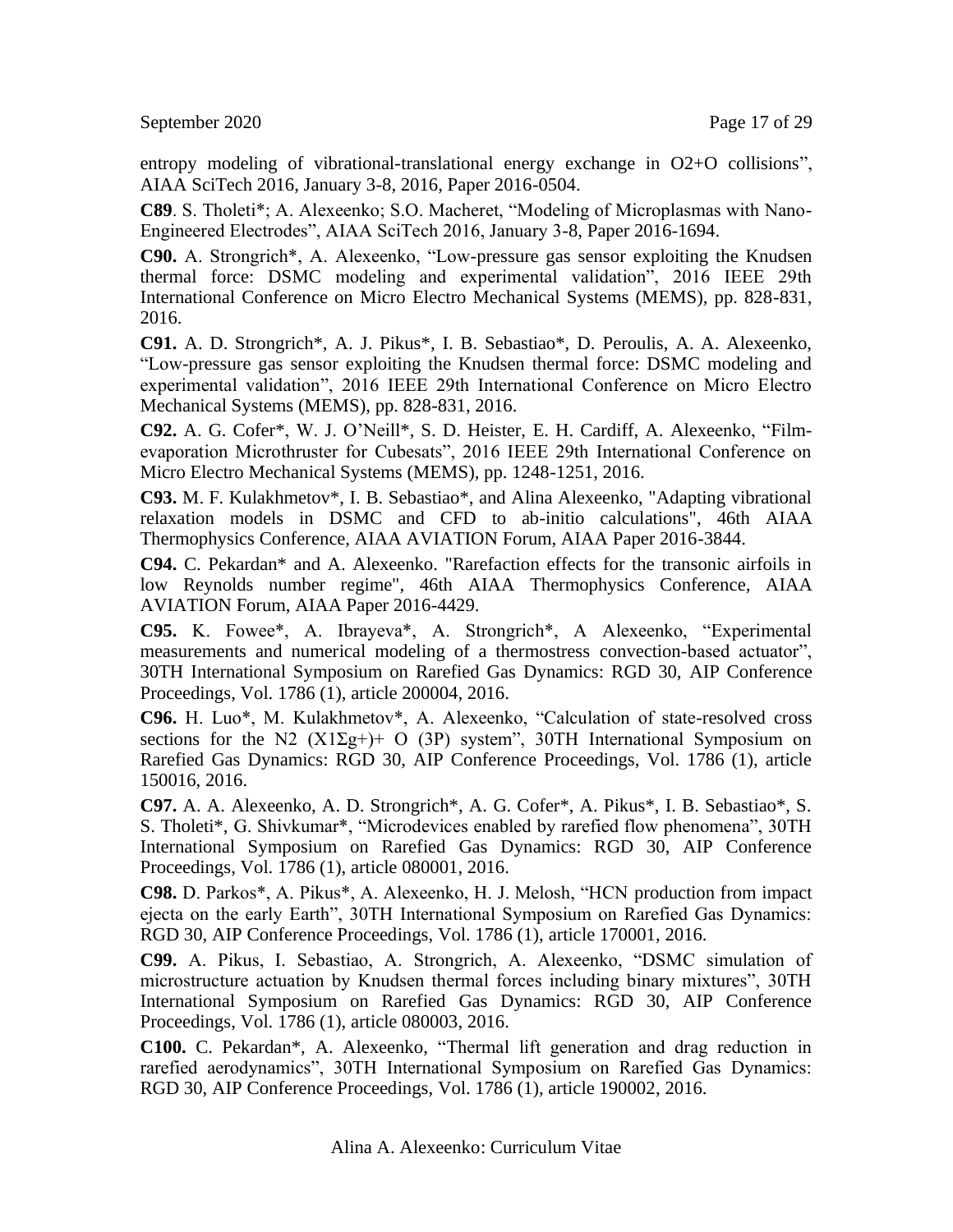September 2020 Page 18 of 29

**C101.** I.B. Sebastião\*, M. Kulakhmetov\*, A. Alexeenko, "Comparison between phenomenological and ab-initio reaction and relaxation models in DSMC", 30TH International Symposium on Rarefied Gas Dynamics: RGD 30, AIP Conference Proceedings, Vol. 1786 (1), article 150015, 2016.

**C102.** A. Cofer\*, W. O'Neill\*, S. Heister, A. Alexeenko "Ultracompact Microthruster for Pico/Nanosat Attitude and Thermal Control based on Film-Evaporation Effect", Proceedings of AIAA/USU Conference on Small Satellites, Paper SSC16-V-3, 2016.

**C103.** H. Luo\*, I. Sebastiao\*, M. Kulakhmetov\*, A. Alexeenko, "DSMC implementation of compact state-specific N2+O dissociation and exchange models", 55th AIAA Aerospace Sciences Meeting, AIAA SciTech Forum, AIAA Paper 2017-1842.

**C104.** Luo\*, H., Macheret, S. O., & Alexeenko, A. A., "Quasi-classical Trajectory Studies of N2+ O Collisions: Trajectory Patterns and Long-lived Configurations." 47th AIAA Thermophysics Conference, AIAA Paper 2017-3166.

**C105.** Pikus\*, A., Berger\*\*, A., Bolliger\*\*, M., Parkos\*, D., & Alexeenko, A. (2017). DSMC Aerothermal Study for 3U CubeSat Probes in LEO. In 47th AIAA Thermophysics Conference, AIAA Paper 2017-4027.

**C106.** K. Fowee\*, S. Pugia\*\*, R. Clay\*\*, M. Fuehne\*\*, M. Linker\*\*, A. Cofer, A. Alexeenko, "Quad-Thruster FEMTA Micropropulsion System for CubeSat 1-Axis Control", Proceedings of AIAA/USU Conference on Small Satellites, Paper SSC17-WK-48, August 2017.

**C107.** H. Luo\*, S. Macheret, A. Alexeenko. "First-Principle Calculations of Collision Integrals for N<sub>2</sub>-O System", 2018 Joint Thermophysics and Heat Transfer Conference, AIAA AVIATION Forum, AIAA Paper 2018-3586.

**C108.** N. J. Zuiker, J. Williams, Z. R. Putnam, D. A. Levin, A., M. Goggin, and A. Alexeenko. "Design of a CubeSat Mission to Investigate High-Enthalpy Nonequilibrium Flow Chemistry", 2018 AIAA Aerospace Sciences Meeting, AIAA SciTech Forum, AIAA Paper 2018-1936.

**C109.** Morgan, J., Nuwal, N., Williams, J., Putnam, Z.R., Levin, D.A., Pikus\*, A., Berger\*\*, A. and Alexeenko, A., "Prediction of flight measurements of high-enthalpy nonequilibrium flow from a cubesat-class atmospheric probe", 2018 AIAA Aerospace Sciences Meeting, AIAA Paper 2018-1234.

**C110.** K. Fowee\*, D. Mathur\*, N. Franks\*\*, A. Alexeenko, "Characterizing COTS IMU Performance in High Vacuum", Proceedings of AIAA/USU Conference on Small Satellites, Paper SSC18-WKII-07, August 2018.

**C111.** H. Luo, A. Alexeenko, S.O. Macheret, "Classical Impulsive Models of Nonequilibrium Dissociation for CFD and DSMC", 2019 AIAA Scitech*,* AIAA Paper 2019-2280.

**C112.** A Pikus, IB Sebastião, S Jaiswal, M Gallis, AA Alexeenko, "DSMC-SPARTA implementation of majorant collision frequency scheme", AIP Conference Proceedings 2132 (1), 070026, 2019.

**C113.** S Jaiswal, IB Sebastião, A Strongrich, AA Alexeenko, "FEMTA micropropulsion system characterization by DSMC", AIP Conf. Proceedings 2132 (1), 070006, 2019.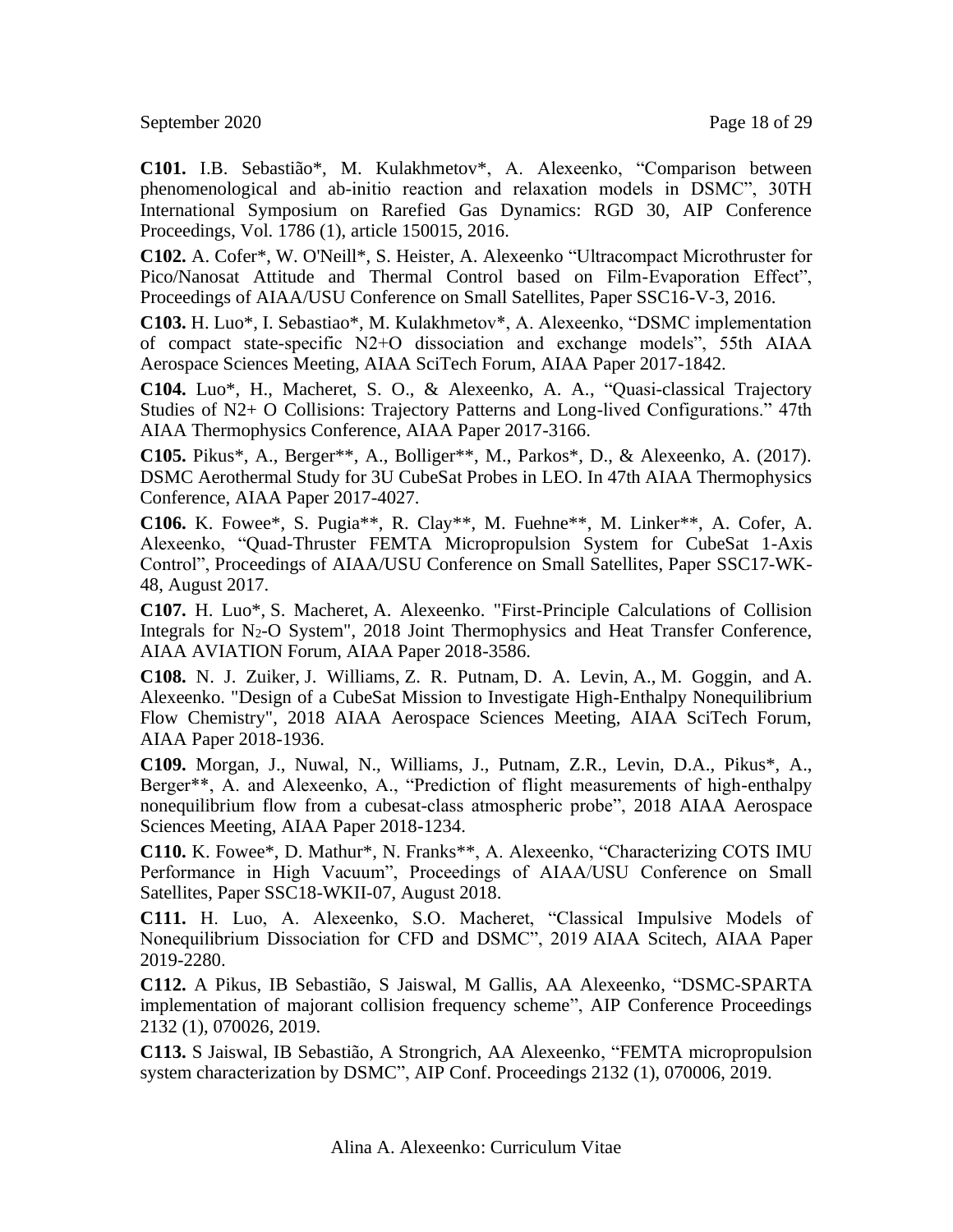September 2020 Page 19 of 29

**C114**. S Jaiswal, IB Sebastião, AA Alexeenko, "DSMC-SPARTA implementation of M-1 scattering model", AIP Conference Proceedings 2132 (1), 070023, 2019.

**C115.** S Jaiswal, J Hu, AA Alexeenko, "Fast deterministic solution of the full Boltzmann equation on graphics processing units", AIP Conf Proceedings 2132 (1), 060001, 2019.

**C116.** A Marín C, IB Sebastião, S Tamrazian, D Spencer, A Alexeenko , "DSMC-SPARTA aerodynamic characterization of a deorbiting CubeSat", AIP Conference Proceedings 2132 (1), 070024.

**C117.** S Jaiswal, J Hu, JK Brillon, AA Alexeenko, "A discontinuous Galerkin fast spectral method for multi-species full Boltzmann on streaming multi-processors", Proceedings of the Platform for Advanced Scientific Computing Conference, 1-9.

**C118.** SH Collicott, A Alexeenko, S Pugia, "Propulsion Testing in Commercial Reusable Sub-orbital Rockets", AIAA Propulsion and Energy 2019 Forum, 4354.

**C119.** SM Pugia, D Mayper, A Cofer, A Alexeenko, "Failure Investigation and Improvement of MEMS Microthruster for SmallSat Attitude Control", AIAA Scitech 2020 Forum, 0928

**C120.** H Luo, A Alexeenko, SO Macheret, "Verification and Improvement of Impulsive Model for Dissociation of Diatomic Molecules in DSMC", AIAA Scitech 2020 Forum, 1714.

**C121.** N. Adhikari, A. Alexeenko, "Modeling Nonequilibrium Aerothermochemistry in a General Purpose CFD Solver", Hypersonics 2020 Conference Proceedings, AIAA Paper 2020-2408, April 2020.

# **Invited Presentations at Conferences**

#### *(\* indicates the speaker)*

**I1.** E.P. Muntz\*, A.A. Alexeenko, S.F. Gimelshein, A.D. Ketsdever, Y.-L. Han, M.P. Young, J.H. Park, C. Ngalande, N.P. Selden, R.H. Lee, "Low Speed Nano/Micro/Meso-Scale Rarefied Flows Driven by Temperature and Pressure Gradients," 25<sup>th</sup> International Symposium on Rarefied Gas Dynamics, St. Petersburg, Russia, July 21-28, 2006.

**I2.** J.D. Olliges, A.D. Ketsdever\*, W.B. Stein, A.A. Alexeenko, I. Hrbud, "Experimental and Computational Investigation of an RF Plasma Micro-Thruster," 26<sup>th</sup> International Symposium on Rarefied Gas Dynamics, Kyoto, Japan, July 20-25, 2008.

**I3.** A. Alexeenko\*, "Modeling of Vapor Flow in A Freeze Dryer", Freeze-Drying of Pharmaceuticals and Biologicals Conference, Breckenridge, CO, August  $7 - 9$ , 2008.

**I4.** A. Alexeenko\*, "Micropropulsion Devices: Challenges and Novel Concepts," 2nd Nanotechnology International Forum, Moscow, Russia, October 6-8, 2009.

**I5.** A. Alexeenko\*, A. Ganguly, S. Nail, "Modeling and Simulation of Vapor/Ice Dynamics in Pharmaceutical Freeze-Drying", Freeze-Drying of Pharmaceuticals and Biologicals Conference, Garmisch, Germany, September 27 – October 1, 2010.

**I6.** A. Alexeenko\*, "Controlling the Freeze Drying Process: Simulations and Modeling", World Lyophilization Summit, Cambridge, MA, May 23 – 25, 2011.

**I7.** A. Alexeenko, W. Chen, D. Peroulis\*, "Design, Modeling, and Experimental Validation of High-g MEMS Accelerometers", 50th AIAA Aerospace Sciences Meeting, Nashville, TN, January 9-12, 2012.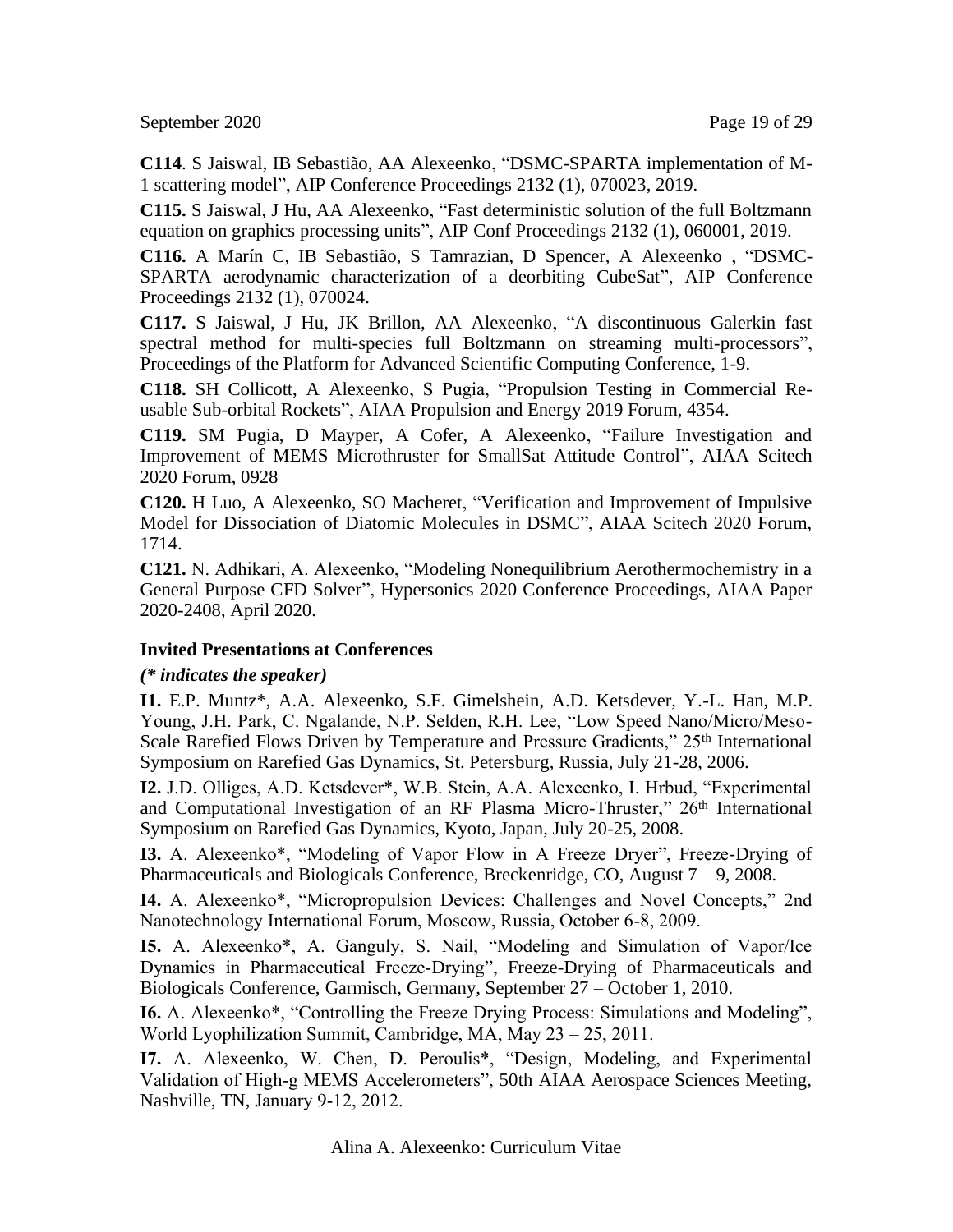September 2020 Page 20 of 29

**I8.** A. Alexeenko\*, "Fluid Dynamics Modeling for Lyophilization Technology: Quantifying and Reshaping the Design Space", International Society for Lyophilization/Freeze-Drying Midwest Chapter Annual Meeting, April 12, 2012.

**I9.** A. Alexeenko\*, "Modeling of Vapor Flow for Quantification of Design Space and Scale-Up", 2nd World Lyophilization Summit, Boston, MA, May 31, 2012.

**I10.** A. Ganguly\*, S. L. Nail and A. Alexeenko, "Experimental Determination of Key Heat Transfer Mechanisms in Freeze-Drying: Does Convection Matter in Scale-Up?", Freeze Drying of Pharmaceuticals and Biologicals Conference, Breckenridge, CO, August 2012.

**I11.** A. Alexeenko\*, "Freeze-Drying Process Modeling Coupling Product Attributes and Equipment Capability", International Foundation for Process Analytical Chemistry (IFPAC) Annual Meeting 2013, Baltimore, MD, January 22-25, 2013.

**I12.** A. Alexeenko\*, "Elastic Collision Models in DSMC: A Review and Guide", DSMC 2013 Conference, Santa Fe, NM, October 20-23, 2013.

**I13.** A. Alexeenko\*, "Emerging Applications of Rarefied Microflows", 52nd Aerospace Sciences Meeting (SciTech 2014), National Harbor, MD, January 10-14, 2014.

**I14.** A. Alexeenko\*, "Exploring and Exploiting Rarefied Flows for Novel Microdevices", The Fields Institute for Research in Mathematical Sciences, Workshop on Moment Methods in Kinetic Theory II, Toronto, ON, Canada, October 14-17, 2014.

**I15.** A. Alexeenko\*, N. Varma, "In Silico Analysis and Design of Freeze-Drying Systems and Processes", Peptalk 2015, San Diego, CA, January 19-23, 2015.

**I16.** A. Alexeenko\*, "Exploring and Exploiting Rarefied Flows for Novel Microdevices", Nonequilibrium Flow Phenomena Workshop, Khristianovich Institute of Theoretical and Applied Mechanics, Novosibirsk, Russia, June 15-18, 2015.

**I17.** A. Alexeenko\*, "Microdevices Enabled by Rarefied Flow Phenomena", 30th International Symposium on Rarefied Gas Dynamics, Victoria, BC, Canada, July 2016.

**I18.** A. Alexeenko\*, I. Sebastiao, T. Robinson, "Heat and Mass Transfer in Spray Freeze-Drying", CPPR 2016: Freeze Drying of Pharmaceuticals & Biologicals Conference, Breckenridge, CO, July 2016.

**I19.** A. Alexeenko\*, "Computational Modeling for Improved Lyophilization Process Understanding and Scale-Up", NIPTE Research Conference, US Food and Drug Administration, White Oak Campus, October 3-4, 2016.

**I20.** A. Alexeenko\*, "Germs, Blood and Spies: Stories and Lessons from Early Freeze-Drying Era", Opening Keynote at 8th International Society of Lyophilization/Freeze-Drying (ISLFD) International Conference, Havana, Cuba, April 2017.

**I21.** A. Alexeenko\*, "Investigating Differences in Laboratory and Production Lyophilizers via Computational Analysis to Overcome Scale Up Issues", AAPS 2017 AAPS National Biotechnology Conference, May 1-3, 2017, San Diego, CA.

**I22.** A. Alexeenko\*, I. Sebastiao\*, A. Venkattraman\*, "Collision modeling in DSMC. Legacy algorithms and new developments", short course at 2017 DSMC Conference, Santa Fe, NM, August 27, 2017.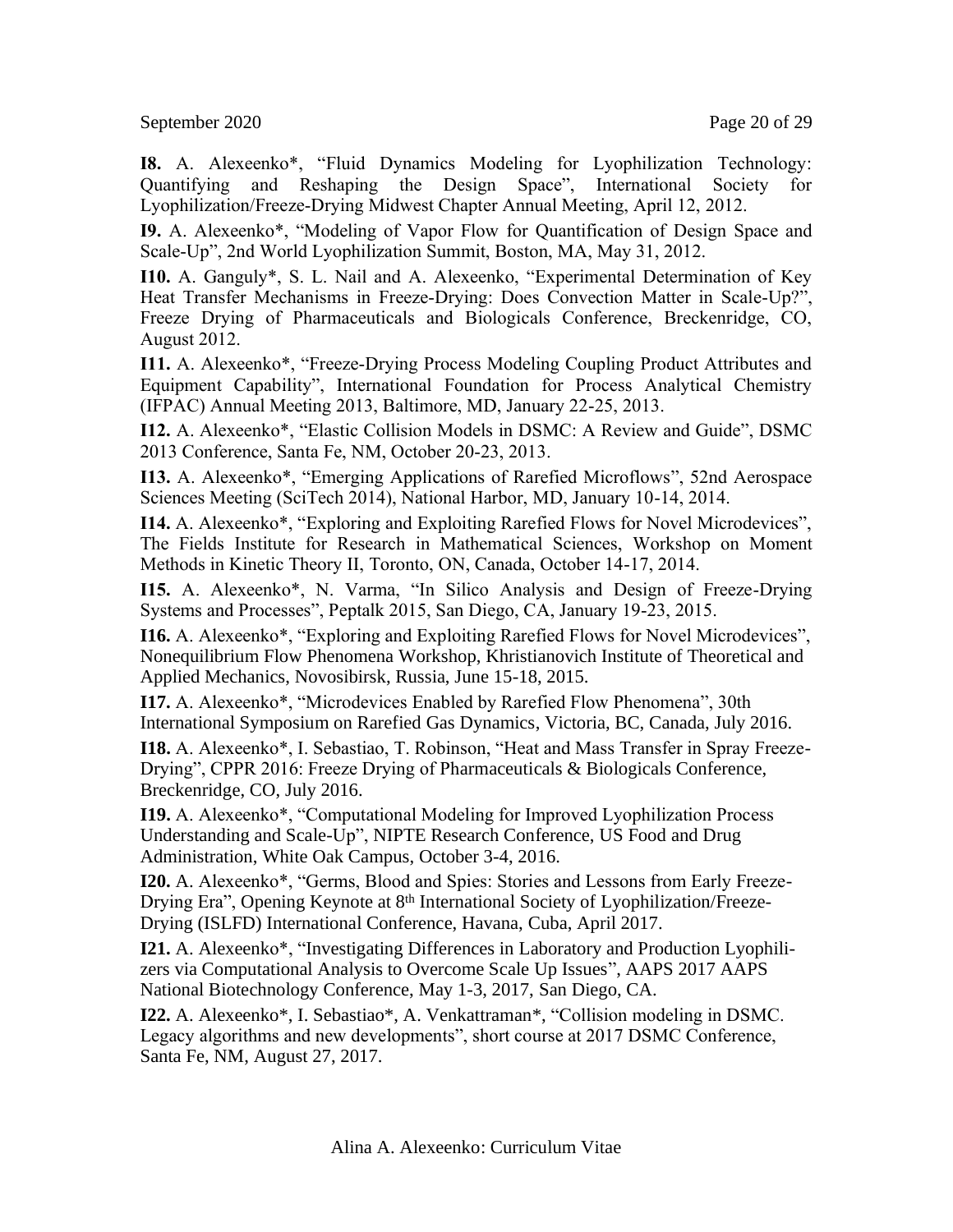September 2020 Page 21 of 29

**I23.** A. Alexeenko\*, "Microdevices Exploiting Thermally-Driven Rarefied Flows", MIniaturized Gas flow for Applications with enhanced Thermal Effects (MIGRATE) 3rd International Summer School, June 24-25, 2018, Bastia, France.

**I24.** A. Strongrich, A. Alexeenko\*, "Wireless Pressure Sensors for Enhanced Process Monitoring and Control in Lyophilization", Freeze-Drying of Pharmaceuticals and Biologicals Conference, Garmisch-Partenkirchen, Germany, September 18-21, 2018.

**I25.** A. Alexeenko\*, "Upscaling and Validation of Ab Initio Modeling for Hypersonic Flow Simulations", The 2nd International Symposium on Hypersonics, Seoul, Republic of Korea, October 24-27, 2018.

**I26.** G.V. Reklaitis, A. Alexeenko, "Advances in Continuous Pharmaceutical Manufacturing & Challenges for Lyophilization", International Society of Lyophization/Freeze-Drying Meeting, Chicago, IL, April 11, 2019.

**I27.** A. Alexeenko, "Taming Fire: Molecular Simulations of Combustion", Graeme Bird Keynote Lecture, DSMC 2019, Santa Fe, NM, September 24, 2019.

**I28.** A.Alexeenko, I. Sebastiao, P. Kazarin,A.Chinnapan, "Taming Fire at Microscale: Molecular Simulations and Devices for Microcombustion", Keynote lecture, ISTEGIM, October 24, 2019, Ettlingen, Germany.

### **Invited Seminars at Universities, Industry and Government Laboratories**

**S1.** "Thermally Driven Microflows: Phenomena and Modeling Approaches," School of Engineering, University of Vermont, October 20, 2006.

**S2.** "Modeling of Gas Flows in Freeze-Drying Systems," Baxter BioPharma, Bloomington, IN, November 16, 2007.

**S3.** "Thermally Driven Microflows: Phenomena and Modeling Approaches," Department of Mathematical Sciences at the George Mason University, November 30, 2007.

**S4.** "Cluster Formation in Supersonic Jets," Veeco Instr., St. Paul, MN, May 1, 2008.

**S5.** "Modeling of Flows with Translational Non-Equilibrium," invited seminar at the Computational Sciences Branch, AFRL-RB, Wright-Patterson AFB, January 22, 2009.

**S6.** "Fluid Dynamics of Pharmaceutical Freeze-Drying: Phenomena and Modeling Approaches," Department of Pharmaceutical Chemistry, The University of Kansas, Laurence, KS, January 27, 2009.

**S7.** "Gas-Phase Effects in Electrostatically Actuated MEMS," Laboratory for Computational Physics and Fluid Dynamics, Naval Research Laboratory, Washington, DC, May 7, 2009.

**S8.** "Freeze-Drying Condenser Modeling", IMA Edwards Pharmaceutical Systems (now IMA Life), Tonawanda, NY, November 12, 2009.

**S9.** "Advanced DSMC/CFD Modeling of Vacuum Deposition Systems", Veeco Instruments, St. Paul, MN, January 11, 2011.

**S10.** "Knudsen Forces at the Microscale: Key Mechanisms, Modeling Approaches and Pathways to Practical Devices", Oak Ridge National Laboratory, Oak Ridge, TN, March 8, 2011.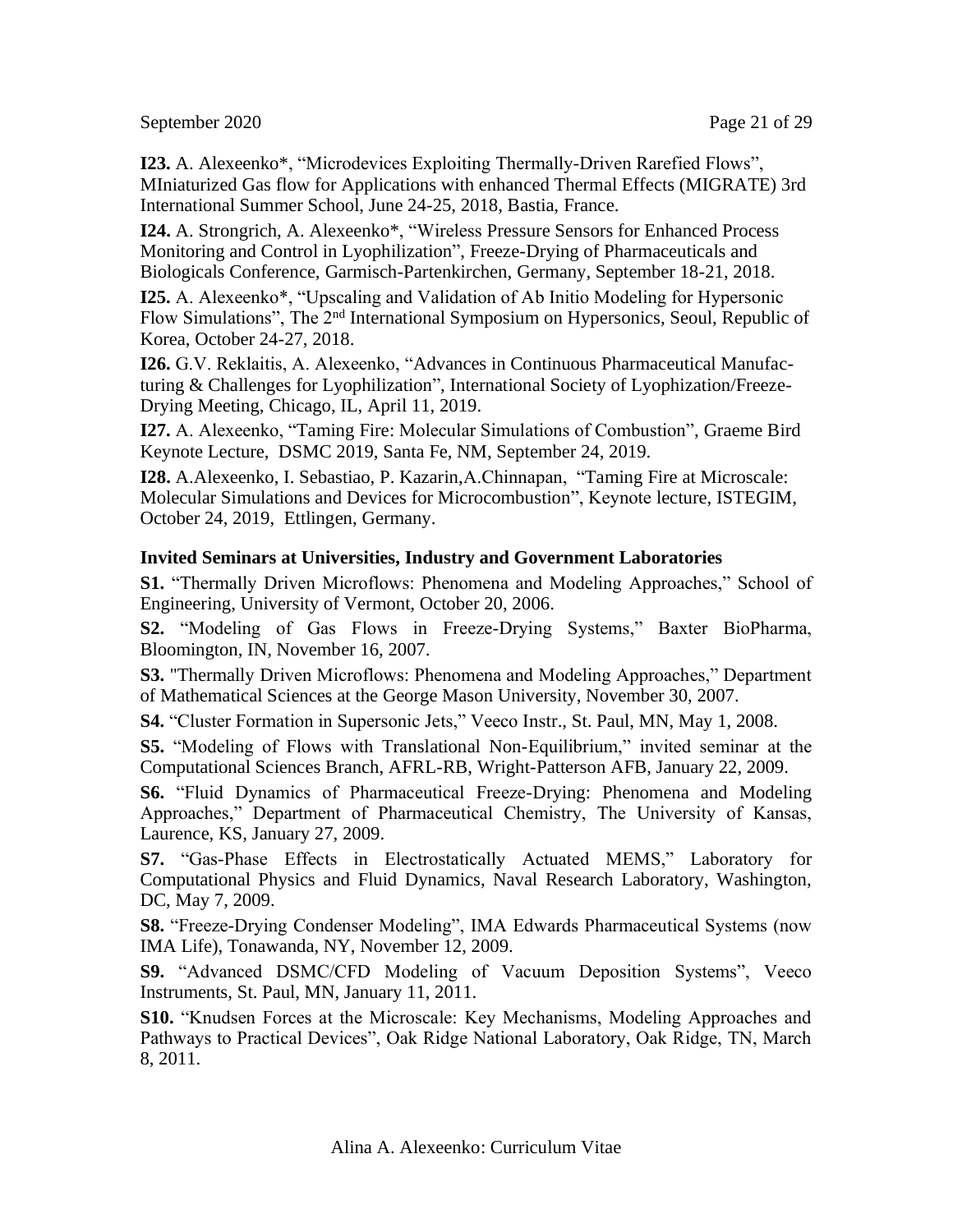September 2020 Page 22 of 29

**S11.** "Modeling and Measurements of Vapor/Ice Dynamics for Freeze-Drying Technology", Pfizer Inc., Andover, MA, May 23, 2011.

**S12.** "Advanced DSMC/CFD Modeling for Freeze-Drying Technology", SP Scientific, Gardiner, NY, July 25, 2011.

**S13.** "Fluid Dynamics of Freeze-Drying: Phenomena, Modeling Approaches and Implications for Process Design", Department of Pharmaceutical Sciences, The University of Connecticut, September 20, 2011.

**S14.** "Fluid Dynamic Modeling for Lyophilization Technology: Quantifying and Reshaping the Design Space", Abbott Laboratories, Chicago, IL, December 8, 2011.

**S15.** "Accelerated Lyophilization for Bio/Pharmaceuticals", seminar at Department of Industrial and Physical Pharmacy, Purdue University, February 2013.

**S16.** "Emerging Applications of Rarefied Gas Dynamics", seminar at the Department of Aerospace Engineering, University of Illinois, Urbana-Champaign, October 2013.

**S17.** "Emerging Applications of Rarefied Gas Dynamics", seminar at the Department of Aerospace Engineering, University of Texas at Austin, February 2014.

**S18.** "Microdevices Enabled by Rarefied Flow Phenomena", Fluids seminar, University of Illinois, Urbana-Champaign, February 2017.

**S19.** A. Alexeenko and G. Paniagua, "Hyperloop101: Fundamentals of High-Speed Vacuum Tube Transportation", Purdue President's Faculty Colloquium, October 11, 2017.

**S20.** A. Alexeenko, "Microdevices Enabled by Nonequilibrium Gas Flow Phenomena", Mechanical Engineering Seminar, University of Nevada, Reno, April 5, 2019.

**S21.** A. Alexeenko, "Microdevices Enabled by Rarefied Flows", Mechanical Engineering Seminar, University of Pennsylvania, February 4, 2020.

**S22.** A. Alexeenko and E. Topp, "Modeling for Lyophilization", Division of Manufacturing and Product Quality, US Food and Drug Administration, February 25, 2020.

#### **Software and Online Tools**

**T1.** Co-Developer, "SMILE: Statistical Modeling in Low-density Environment." A general purpose 2D/3D parallel DSMC solver developed in Khristianovich Institute of Theoretical and Applied Mechanics.

**T2.** Author and Developer, "Gas Dynamics Toolbox": <http://web.ics.purdue.edu/~alexeenk/GDT>

**T3.** Co-Author, "Q-UQ: Q-factor Calculator with Uncertainty Quantification": <http://nanohub.org/resources/6759>

**T4.** Co-Author, "Coarse-Grained Model of RF MEMS Device": <http://nanohub.org/resources/prismcg>

**T5.** Co-Author, "LyoPRONTO: an Open-Source Lyophilization Process Optimization Tool", [http://lyopronto.org](http://lyopronto.org/)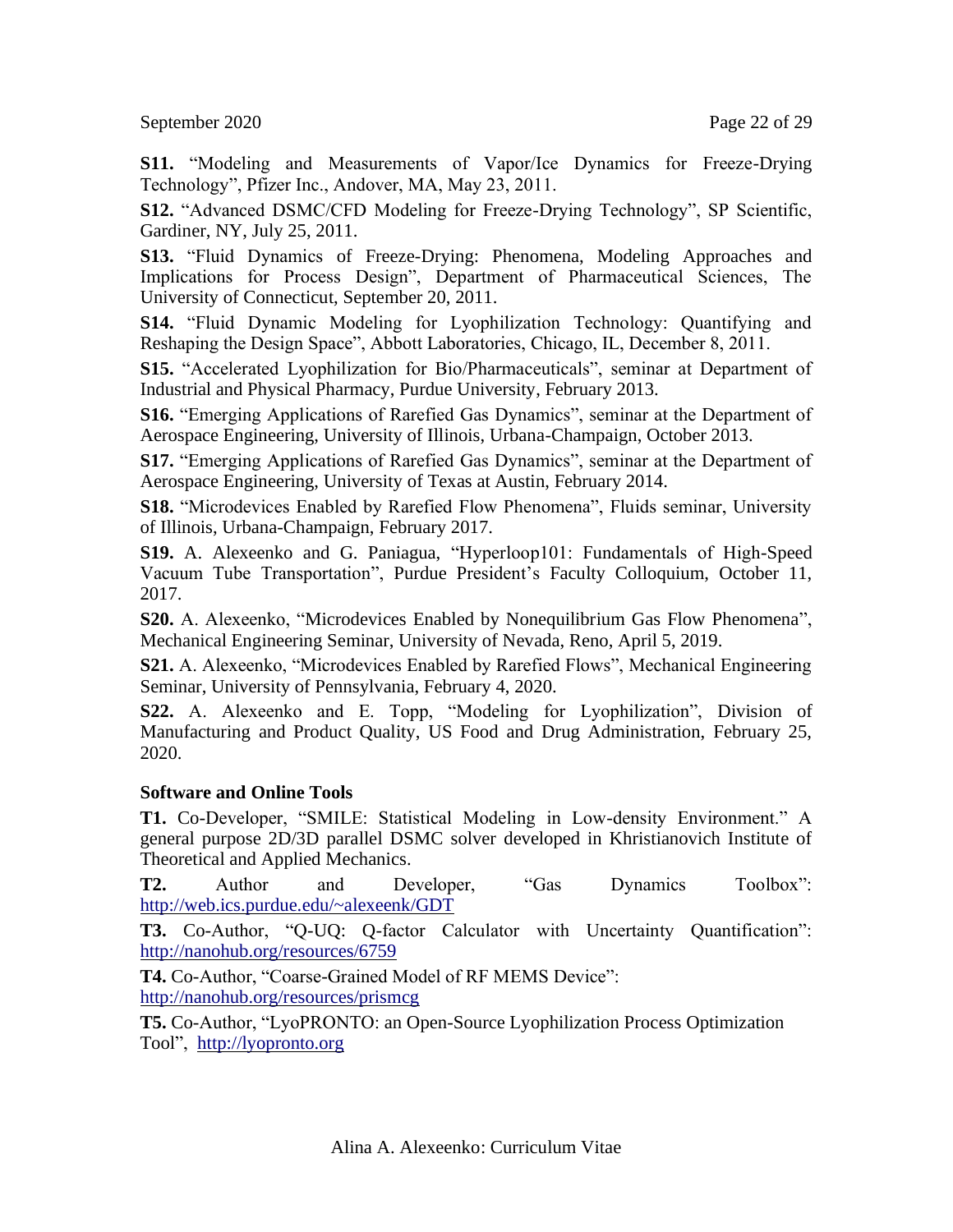#### **FUNDED RESEARCH PROGRAMS**

*Total external awards as PI or Co-PI: \$26,246,400 Total external award budget directly responsible for: \$6,883,100 Principal Investigator on 30+ sponsored research projects*

#### **TEACHING AND MENTORING**

#### **Contributions to Curriculum**

*Introduction to Fluid Mechanics* (*AAE333*): revised the core undergraduate course in Spring 2014 through Purdue's *IMPACT: Instruction Matters, Purdue Academic Course Transformations* program with an overarching goal to improve learning outcomes by applying research findings on student-centered learning and teaching. The student interactions have been enhanced through in-class active learning exercises and by providing more immediate feedback in the large-enrollment sections through online quizzes and Q&A on Piazza. An example of new in-class activities is a Fluids-themed Jeopardy! game that easily gets students engaged but also helps re-consolidate and strengthen knowledge by fast recall. Integrative project-based learning through team design projects has enhanced the AAE333 curriculum.

*Molecular Gas Dynamics (AAE590):* developed a new graduate course providing an introduction to gas kinetic theory, numerical methods for solution of the Boltzmann equations and rarefied gas dynamics applications. First taught in 2006 with distance sections delivered in Fall 2014, 2016 and 2018.

*Unsteady Aerodynamics (AAE517),* a re-organized graduate course on analysis of unsteady incompressible and compressible flows. Reintroduced in Fall 2009 with significant new material after not being taught at AAE for over 15 years.

*Introduction to Uncertainty Quantification (AAE590/ME597)*, a new graduate class developed together with Prof. Jayathi Murthy (ME) focusing on quantification of uncertainty in simulations for engineering analysis. First taught in Fall 2010.

*Principles of Pharmaceutical Engineering* (CHE551/AAE/ABE/IPPH/ME), coordinated this seminar-based course together with Professor Gintaras Reklaitis. The course is designed to provide a "big picture" view of the pharmaceutical industry including structure and key players, economic and regulatory context, product pipeline dynamics and current manufacturing technology. First taught in Spring 2019 with 7 co-instructors.

*Russian, Rockets and Space* (HONR399)*,* in collarboation with Dr. Olga Lyanda-Geller/College of Liberal Arts developed and taught a new course for students in Honors College to learn about space exploration history, current space technologies and space policy while simultaneously gaining a basic proficiency in the Russian language.

#### **Undergraduate Project-Based Design Courses**

*Hyperloop Design (AAE450/490/590)* Fall 2015*,* Spring 2016 This is a course themed around SpaceX Hyperloop Design competition launched in 2015. The student team developed the original Purdue Hyperloop pod design and has been selected to advance to Build phase among 22 out of over 100 teams worldwide at Hyperloop Design Weekend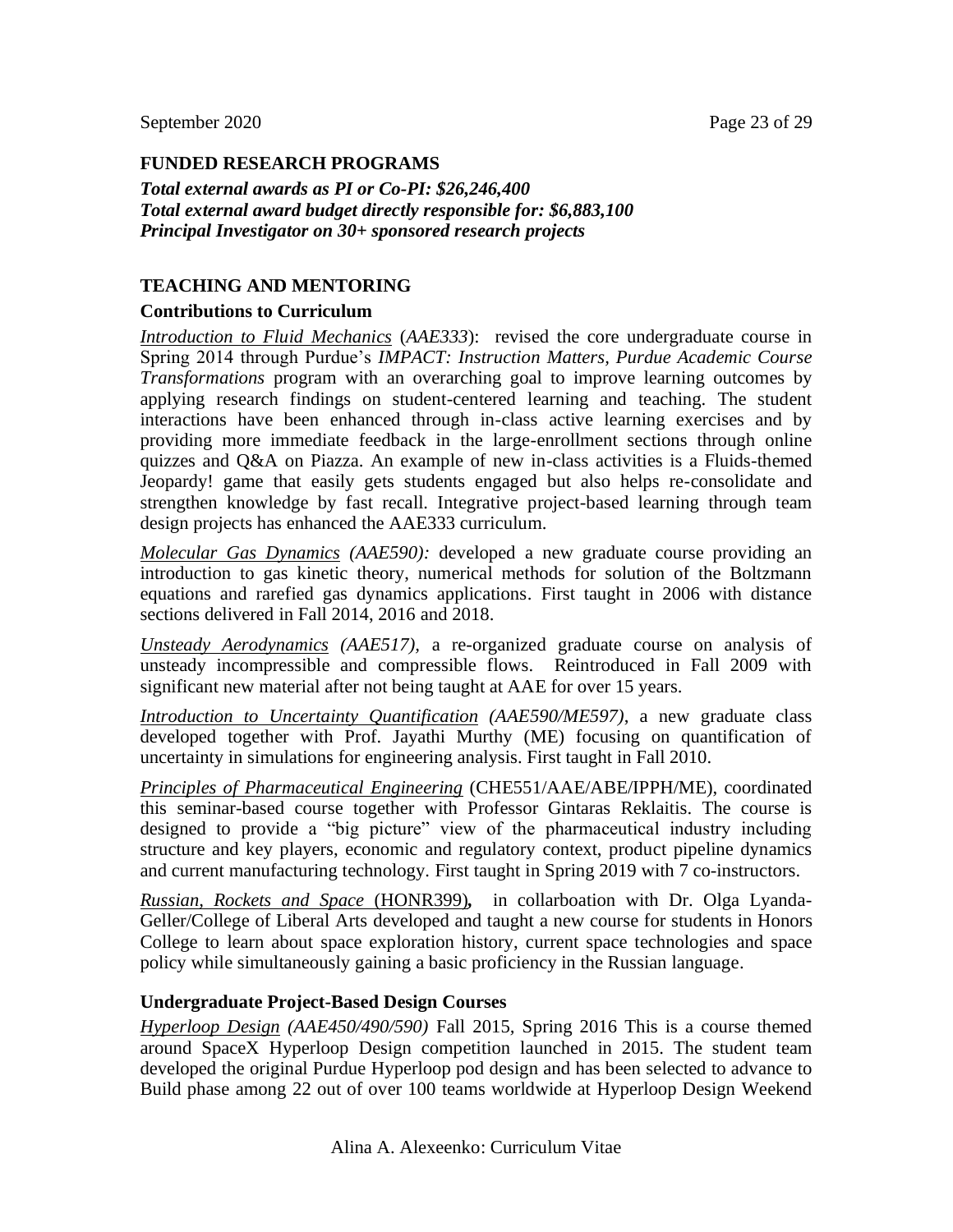at Texas A&M in January 2016. The Purdue Hyperloop placed #7 at SpaceX Hyperloop Test Weekend in August 2017 in Hawthorne, CA. Overall student enrollment of over 60 from AAE, ME, CS, ECE and other schools.

*Fundamentals of Vacuum Experiment and Micropropulsion/FEMTA (AAE490)* developed and taught this project-based course more than 10 times as individual independents studies and team project course in High-Vacuum Laboratory at Purdue ASL*.* The course provides a hands-on introduction to vacuum system instrumentation, design and operation. Taught as 4-5 member student team projects since Spring 2017 with enrollment limit set by the lab safety requirements in HVL. Course projects resulted in development of several experimental facilities such as Chambers A and C which are now used in various research and teaching activities. Students wrote and presented conference papers, have been selected for SmallSat16 Cubesat Workshop presentation, won 1<sup>st</sup> place presentation in AIAA Student Regional Conference and 1<sup>st</sup> place in Team Category at International Student conference competition at AIAA SciTech 2019.

*CubeSat Design-Build-Fly SASSI2 (AAE450/490)* developed and taught this hands-on design-build-fly spacecraft design course based on NASA Undergraduate Spacecraft Instrument Program project "Student Aerothermal Spectrometer Satellite of Illinois and Indiana – SASSI2". Over 60 students enrolled in 6 semesters starting Summer 2016 designed, tested and built a Cubesat-based instrument for measuring hypersonic re-entry flow. The instrument was delivered to UIUC for integration into 3U spacecraft in Spring 2018 and has been launched as part of NG-11 mission on Antares vehicle carrying Cygnus spacecraft to ISS on April 17, 2019. The student-authored paper was selected for podium presentation in SmallSat17. Student team contributed a book chapter to *Nanosatellite Revolution* (Ed. Henry Helvajian) to be published by Aerospace Corporation.

*FEMTA Suborbital Spaceflight Test (AAE450/490 and ENGR 279/379/479 VIP)* is a multidisciplinary project sponsored by NASA REDDI spaceflight opportunity program centered on a micropropulsion technology experiment to be flown in space on a reusable suborbital space launch vehicle. The goal of the experiment is to test a novel zero-gravity propellant management system for use with FEMTA thruster for smallsats. FEMTA student team designs and develops the hardware as well as flight and test software for a Blue Origin's New Shepard launch date in 2021.

# **Graduate Advisees Who Completed PhD Degree**

**1. William Stein** (May 2008, co-advisor: I. Hrbud); *"Investigations of Microscale Fluid-Thermal Phenomena Based on the Deterministic Boltzmann-ESBGK Model";* now Propulsion Tech Fellow at Jacobs/NASA Marshall, Huntsville, AL

**2. Xiaohui Guo** (Aug 2006-May 2009); *"Investigations of Microscale Fluid-Thermal Phenomena Based on the Deterministic Boltzmann-ESBGK Model";* now at Xiaomi

- Amelia Earhart Fellowship from Zonta International, 2009
- AAE Doctoral Dissertation Award, 2009

**3. Sruti Chigullapalli** (Aug 2008-Dec 2011); *"Deterministic Approach for Unsteady Rarefied Flow Simulations in Complex Geometries and its Application to Gas Flows in Microsystems";* now at Intel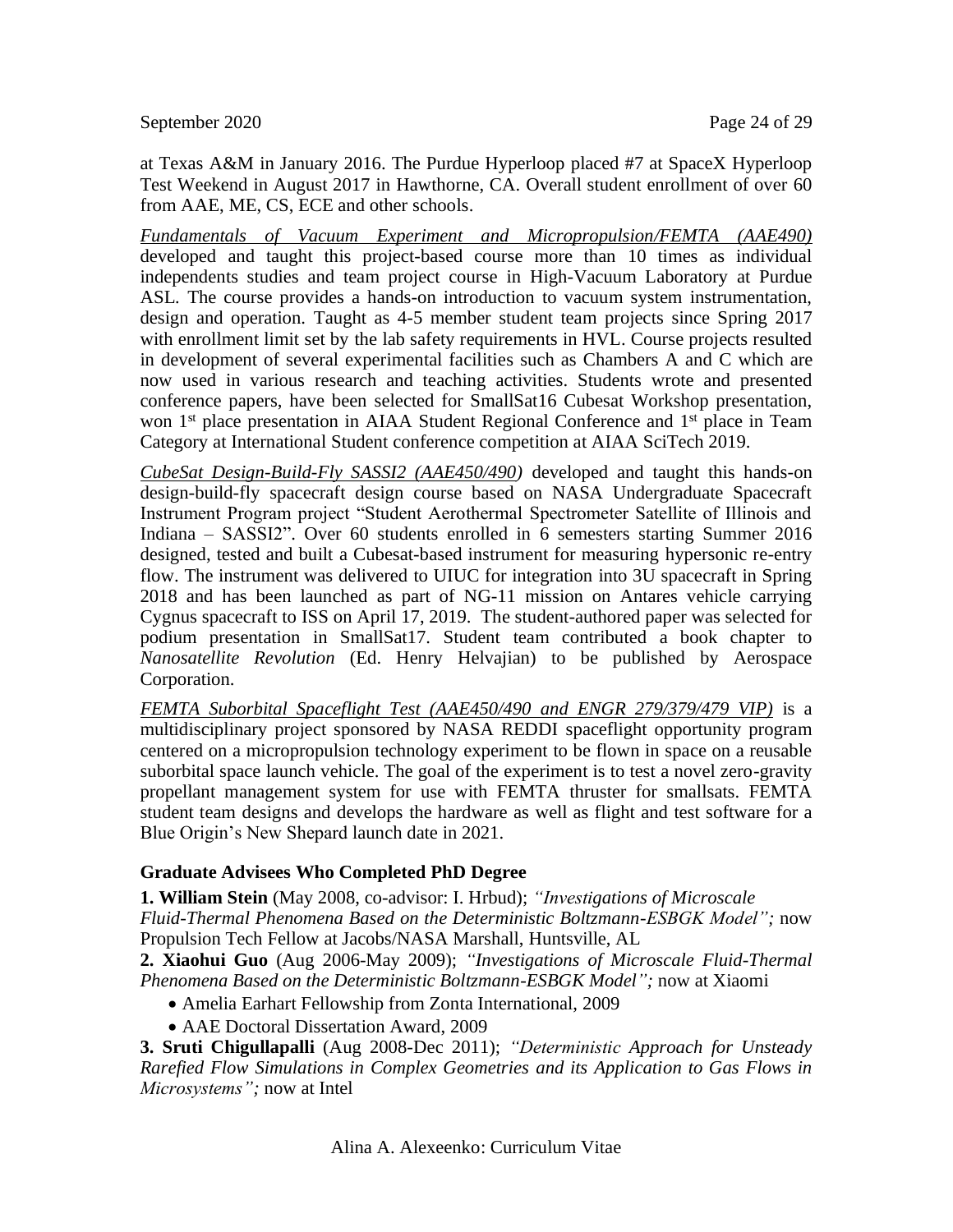September 2020 Page 25 of 29

• Best Poster Awards at RGD Symposium in 2010, DOE PRISM reviews in 2010 and 2011 and ASME IMECE-2011 Nanotechnology Forum

**4.Venkattraman Ayyaswamy** (Aug 2009-Aug 2012); *"Particle Simulations of Ion Generation and Transport in MEMS and Micropropulsion";* now Assistant Professor at UC Merced

• AAE Doctoral Dissertation Award, 2012; Purdue nominee for D. Chorafas award

**5. Arnab Ganguly** (Aug 2010-Dec 2014); *"Coupled Fluid-Thermal Analysis of Low-Pressure Sublimation and Condensation with Application to Freeze-Drying";* now Scientist & Technology Manager, IMA Life

• Best poster, Purdue Office of Interdisciplinary Graduate Programs Spring 2012

- 2012 Baxter Young Investigator Award
- T. Jennings Best Poster Award, International Society of Lyophilization/Freeze-Drying, Chicago, IL, April 2013

**6. Andrew Weaver** (Aug 2010-May 2015); *"Assessment of High-Fidelity Collision Models in the Direct Simulation Monte Carlo Method"*; now at NASA Marshall

**7. Anthony Cofer** (Aug 2010-Dec 2015; co-advisor: Stephen Heister); *"Film-Evaporation Mems Tunable Array for Micropropulsion"*; now Spacecraft Laboratory Engineer at Purdue

• 2014 Purdue Forever Fellowship

**8. Marat Kulakhmetov**, (Aug 2011-May 2016); "Upscaling Ab Initio Chemistry Models to Nonequilibrium Flow Simulations", now at Blue Origin

• 2012-2015 Sandia Excellence in Science and Engineering Fellowship

**9. Siva Sashank Tholeti**, (Aug 2013-Aug 2016); *"Particle Modeling of Nonequilibrium Field Emission Driven RF Microplasmas"*; now at COMSOL Inc.

**10. Matthew Lakebrink**, (Aug 2011–Dec 2016; co-advisor Steven Schneider); "*A Numerical Investigation of Crossflow Instability on the HIFIRE-5*", now at Boeing

• One of the first distance PhDs completed in AAE

**11. Israel Borges Sebastiao** (Jan 2013 – Aug 2017); "Ab Initio Collision Models for DSMC Simulations and Their Applications to Reacting Flows"; now at Pfizer Inc.

- 2013-2017 CNPq PhD Fellowship
- T. Jennings Best Poster Award, International Society of Lyophilization/Freeze-Drying, Chicago, IL, April 2015

**12. Cem Pekardan** (Aug 2013 – Aug 2017); "Rarefaction Effects in Low Reynolds Number Supersonic and Transonic Aerodynamics"; now at Virgin HyperloopOne

**13. Devon Parkos** (Jan 2014 – Aug 2017); "*Hypersonic Chemosynthesis via Ejecta Reentry"*; now at Blue Origin

• 2013-2016 NSF Graduate Research Fellowship

**14. Gayathri Shivkumar** (Aug 2015 – Aug 2019); "Coupled Plasma, Fluid and Thermal Modeling of Low Pressure and Microscale Discharges"; then at AbbVie Inc.

- Rich Fellowship 2017, Bilsland Fellowship 2018-2019
- T. Jennings Best Poster Award, International Society of Lyophilization/Freeze-Drying, Chicago, IL, April 2018.

**15.** Han Luo (August 2016 – August 2020; co-advisor Sergey Machaeret); "Multiscale Computational Analysis and Modeling of Thermochemical Nonequilibrium Flow" , then at Applied Materials.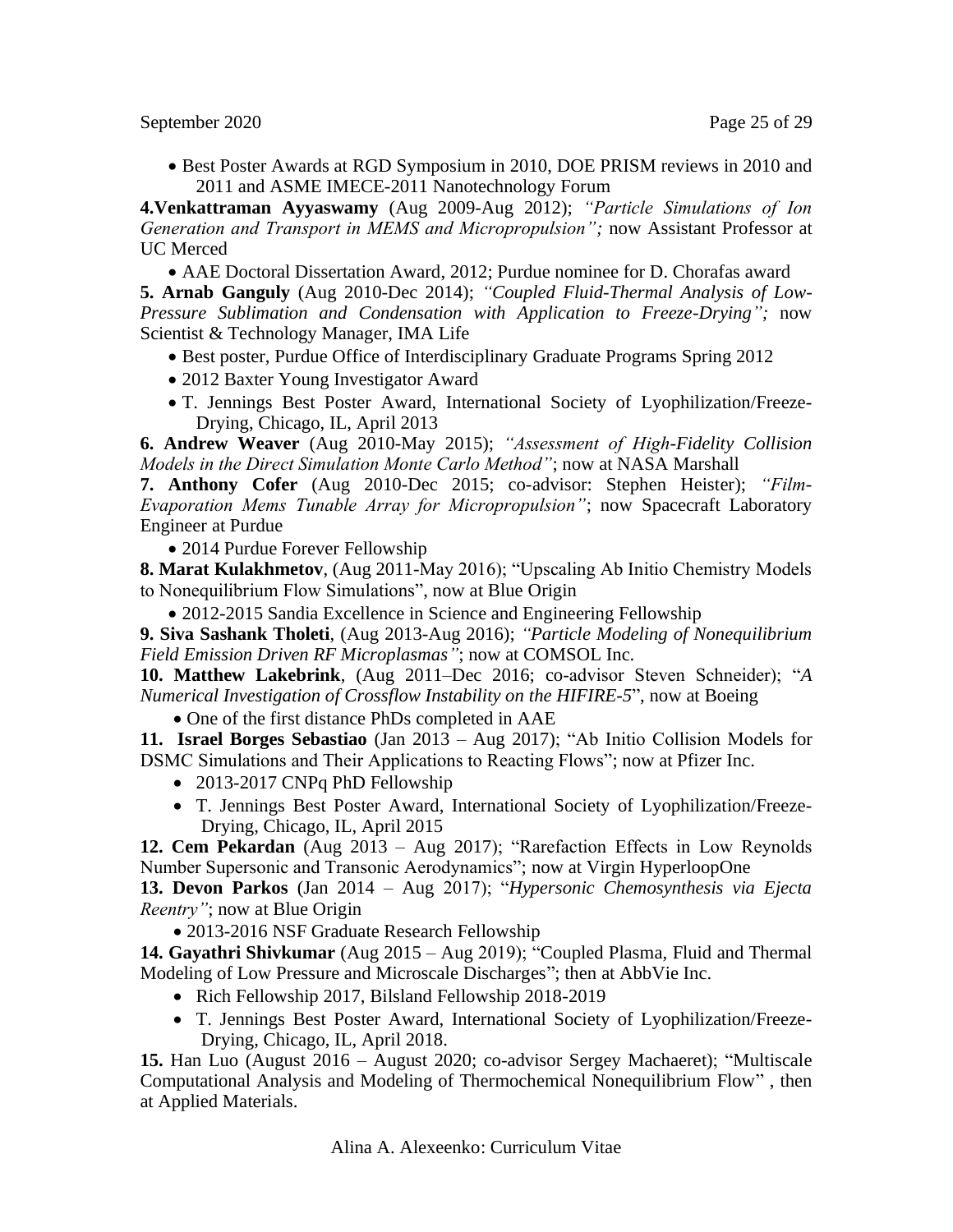### **Graduate Advisees Who Completed MS Thesis**

1. Sruti Chigullapalli, May 2008,*"Application of High-Order Numerical Schemes for the Boltzmann Transport Equations to Non-Equilibrium Flows"*

2. Venkattraman Ayyaswamy, May 2009, "*Simulations of Low-Density Gas Droplet Supersonic Flows Expanding into Vacuum"*

3. Arnab Ganguly, May 2010, *"Simulation and Experiments of Low-Pressure Water Vapor Flows Applied to Freeze-drying"*

4. Jeremy Nabeth, May 2010, *"Numerical Simulation of Knudsen Forces in Microsystems*"; then at Samsung Semi, Austin, TX.

• Best Poster Awards at RGD Symposium in 2010 and DOE PRISM review in 2010

5. Andrew Weaver, May 2010, "*Analysis of Flowfield and Surface Heat-Flux Uncertainties Under Typical Blunt-Body Re-entry Conditions*"

6. Marat Kulakhmetov, May 2011, *"Quantification of Modeling Uncertainties in Hypersonic Nonequilibrium Flows"*; now at Purdue.

7. Siva Tholeti, May 2013, *"Particle Modeling of Expansion of Microplasma Generated by Resonance Enhanced Multiphoton Ionization"*; then at Purdue.

8. Mizuki Wada, August 2013, *"Modeling and Quantifying Thermal Knudsen Forces on Microcantilevers"*, then at J. P. Morgan Japan.

9. Cem Pekardan, August 2013, *"Immersed Boundary Method for Boltzmann Model Kinetic Equations and Its Applications to Microscale Gas Damping"*.

10. Devon Parkos, December 2013, *"Chemical Consequences of Chixculub Impact Ejecta Reentry"*.

11. Di Huang, MS, August 2014, *"Numerical Simulation of Hydrogen Plasma in MPCVD Reactor".*

12. Nikhil Varma, MS, December 2014, *"Computational Fluid Dynamics Analysis of Freeze-Drying Process and Equipment".* 

13. Bill O'Neill, MS, December 2015, *"Heat and Mass Transfer Analysis of a Film Evaporative MEMS Tunable Array".* 

14. Andrew Strongrich, MS, August 2015, *"Microscale Radiometer based on the Knudsen Thermal Force"*

• 2013 Andrews Fellowship

15. Gayathri Shivkumar, August 2015, *"Analysis of Hydrogen Plasma in MPCVD Reactor".*

16. Han Luo, August 2016, *"Ab Initio Based State Specific Modeling of N2+O System"*.

17. Aizhan Ibrayeva, August 2017, "*Numerical Modeling of Thermal Edge Flow*".

18. Vaibhav Kshirsagar, December 2017, "*Development and Validation of Vapor Flow Modeling in Lyophilizers*", now at IMA Life.

19. Shashank Jaiswal, August 2018, "*Discontinuous Galerkin Fast Spectral Method for Full Boltzmann Equation with General Collision Kernels: Theory, Computation, and Applications*", now at Purdue.

20. Kate Fowee, August 2018, *"Micropropulsion Trade Study and Investigation for Attitude Control of Nanosatellites"*, now at Purdue.

21. Aaron Pikus, May 2019, "Numerical Simulations and Characterization of Thermally Driven Flows on the Microscale", now at General Atomics.

22. Steven Pugia, August 2020, "Reliability Investigation and Design Improvement of FEMTA Microthruster", now at Purdue.

Alina A. Alexeenko: Curriculum Vitae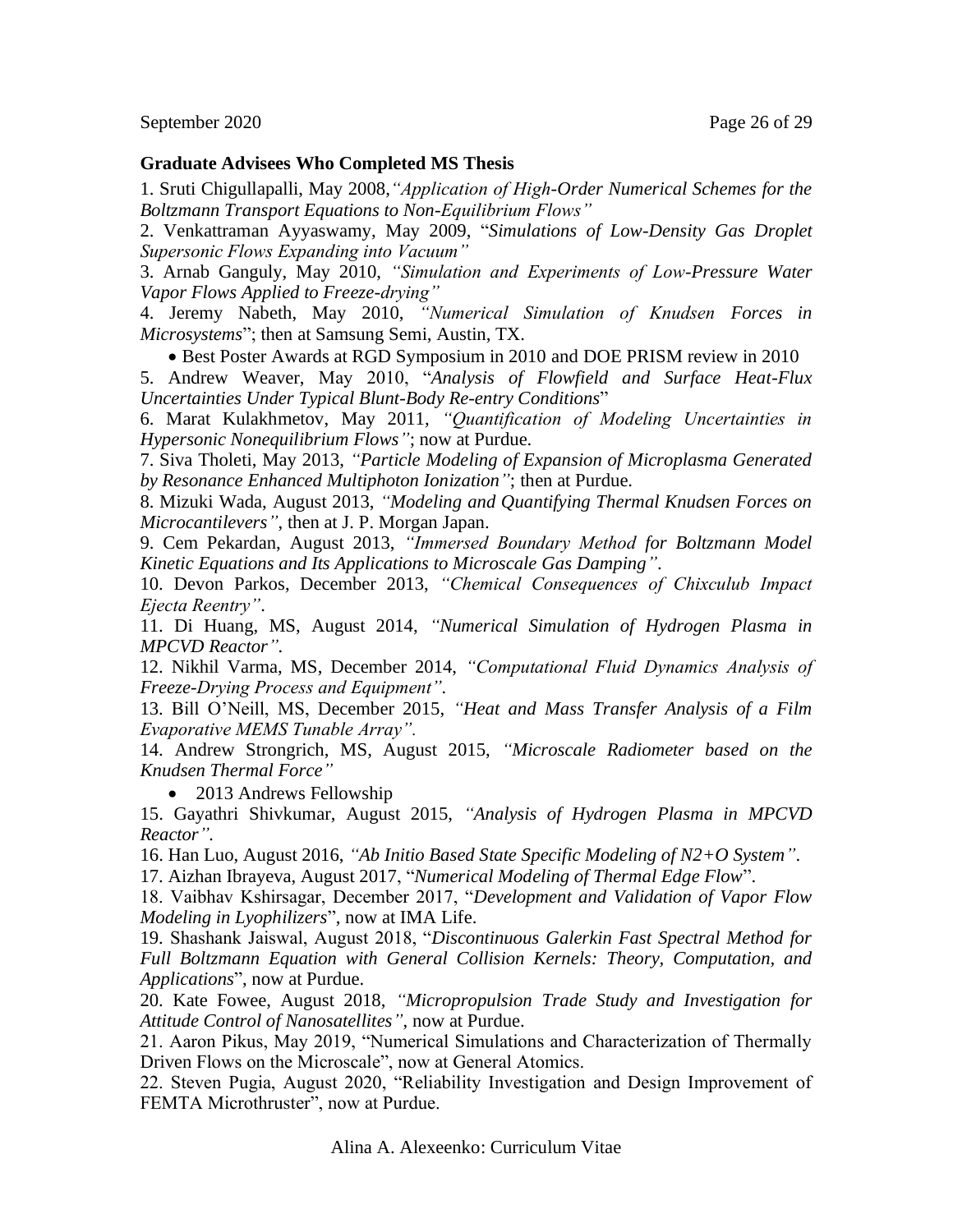# **Current Graduate Advisees**

1. Andrew Strongrich, PhD, started Fall 2015

- T. Jennings Best Poster Award, International Society of Lyophilization/Freeze-Drying, Chicago, IL, April 2016
- Purdue Forever Fellowship, 2018-2019.
- 2. Kate Fowee, PhD, started Fall 2018.
	- Aviation Week and Space Technology 20 Twenties 2018
- 3. Shashank Jaiswal, PhD, started Fall 2018.
- 4. Steven Pugia, PhD, started Fall 2020.
- 5. Nirajan Adhikari, PhD, started Fall 2018.
- 6. Joshua Strafaccia (Co-Advisor: Sally Bane), PhD, started Fall 2018.
- 7. Ann Marie Karis, MS, started Fall 2019.
- 8. Nadia Numa, PhD (Co-Advisor: Kathleen Howell), started Fall 2019

# **Post-Doctoral and Visiting Scholars**

1. Wei Su, visiting PhD student from Beijing University of Aeronautics and Astronautics, August 2011 – August 2012.

2.Anthony Cofer, post-doctoral associate, January 2016 – October 2017, then Spacecraft Laboratory Engineer, Purdue AAE.

3.Tong Zhu, post-doctoral associate, September 2016 – August 2018, then Senior Scientist, AbbVie Inc.

4.Tatshuhiro Kodama, LyoHUB visiting scientist from Daichii Sankyo, Japan, March 2017 – March 2018.

- 5.Israel Sebastiao, post-doctoral associate, July 2017 August 2018, then at Pfizer Inc.
- 6. Arun Chinnappan, India-Purdue visiting PhD student, February 2019 February 2020.
- 7. Petr Kazarin, post-doctoral associate, February 2019 current.

# **SERVICE**

# **Profession: Organizing and Technical Committees**

American Institute of Aeronautics and Astronautics (AIAA), Associate Fellow AIAA Thermophysics Technical Committee:

Chair, 2016 – 2018; Chair-Elect, 2015-2016; Voting Member, 2007 – present Liaison to Fluid Dynamics Technical Committee, 2008 – 2015

Member, Awards Subcommittee, 2009 – 2012

National Institute for Pharmaceutical Technology Education (NIPTE) faculty committee: Advanced Manufacturing focus group, 2019-now

International Advisory Committee, Rarefied Gas Dynamics Symposium, 2016 – current U.S. Organizing Committee, 27<sup>th</sup> International Symposium on Rarefied Gas Dynamics, Pacific Grove, CA, July 10 – 15, 2010.

Chaired 20+ sessions on Non-Equilibrium Flows, Direct Simulation Monte Carlo, Microfluidics, Microscale Heat Transfer at AIAA meetings in 2007 – 2015; International Rarefied Gas Dynamics Symposium in 2010 and 2014, 20<sup>th</sup> International Symposium on Plasma Chemistry in 2011, 2015 ASME ICNMM conference.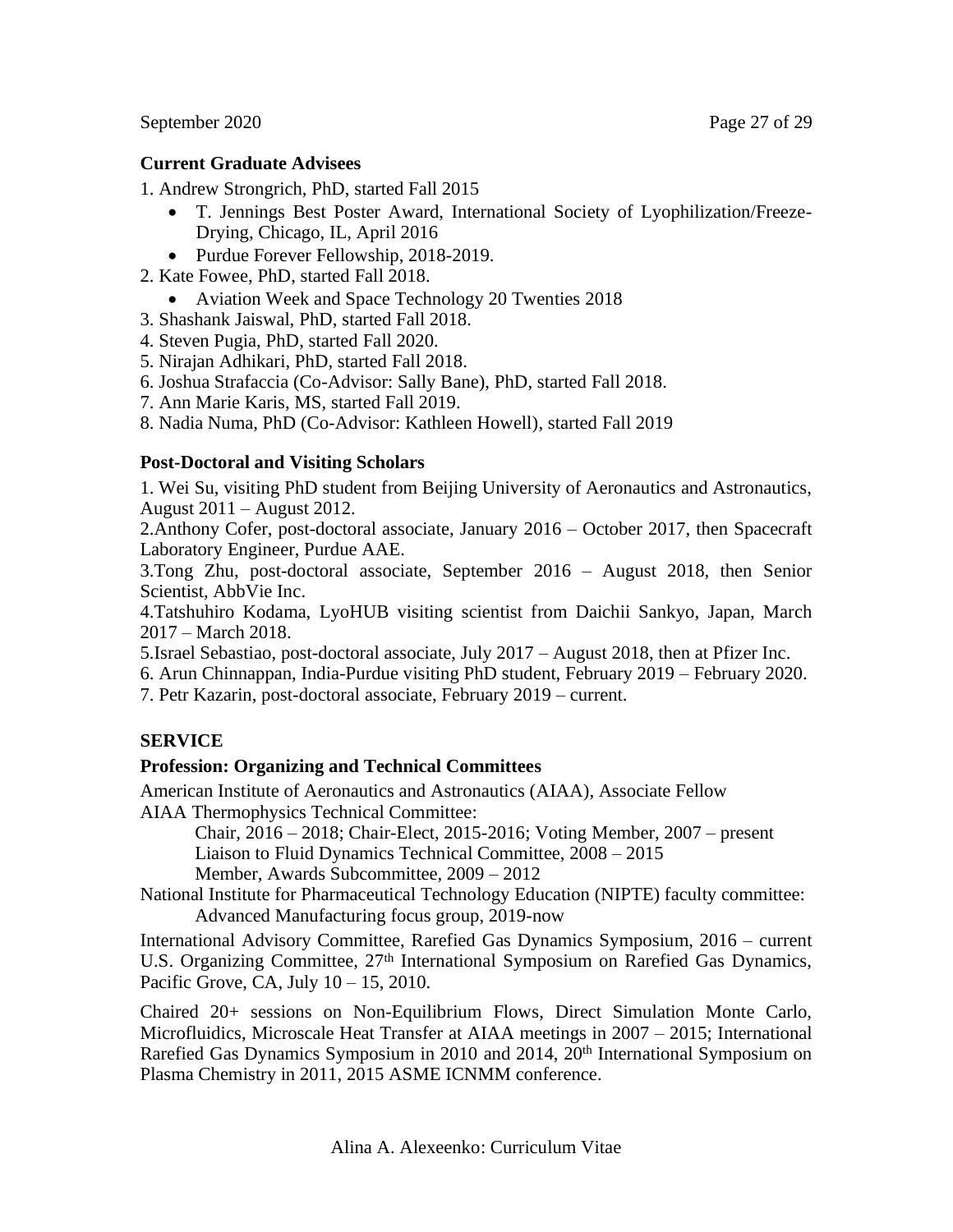September 2020 Page 28 of 29

Selection Committee for Young Scientists Competition, 2nd International Nanotechnology Forum, October 6 – 8, 2009, Moscow, Russia.

### **Purdue University: School, College, and University Service**

Chair, College of Engineering Inclusion, Diversity, Equity Advancement Leadership (IDEAL) Committee, February 2019 – now Chair, Undergraduate Advisory Council, College of Engineering, August 2019 – now Chair, Grade Appeals Committee, August 2019 – now Faculty Advisor to student organizations Purdue Women in Aerospace student organization, 2017 – present Sigma Gamma Tau Honor Society, 2007 – 2013 AAE 10-year External Report Committee, 2017 Search Committees: AAE: Faculty Search, 2010–15, Director of Comm. and Marketing, 2018, Hypersonics Faculty Search, 2018-19 College of Engineering: ME Heat Transfer Faculty, 2011,2014; Predictive Science and Engineering, Cluster Hire Committee, 2013-15; Cold Plasma Preeminent Team Search, 2014-15, 2018-19 Dean of Engineering Search Advisory Committee, 2016-2017 Birck Nanotechnology Center, Associate Directors Search, 2019 AAE Curriculum Committee, 2012-2014 Engineering Curriculum Committee, College of Engineering, 2014-2016 Educational Coordinator, NNSA PRISM Center, 2008 – 2014. AAE Computer Committee, 2007 – 2012

# **Reviewing Activities**

*AIAA J., Chemical Engineering Science, Eur. J. of Pharmaceut. Biopharmaceut., Int. J. of Numerical Methods for Heat and Fluid Flow, J. of Applied Physics, J. of Applied Thermal Engineering, J. of Spacecraft and Rockets, J. Thermophysics and Heat Transfer, Int. J. of Thermal Sciences, J. of Fluid Mechanics, J. of Micromechanics and Microengineering, J. of Microelectromechanical Systems, J. of Vacuum Science and Technology A, Physics of Fluids, Vacuum*

#### **Professional Certification**

Engineer-in-Training (FE Exam), California Board for Professional Engineers and Land Surveyors, 2005

#### **Professional Development**

IMPACT: Instruction Matters, Purdue Academic Course Transformations, Spring 2014 Leadership Skills for Engineering and Science Faculty, March 2014

10.03x: Making Biologic Medicines for Patients: The Principles of Biopharmaceutical Manufacturing, MITx on edX, Summer 2016

Executive Leadership in Academic Technology and Engineering (ELATE), Drexel University, 2018 - 2019